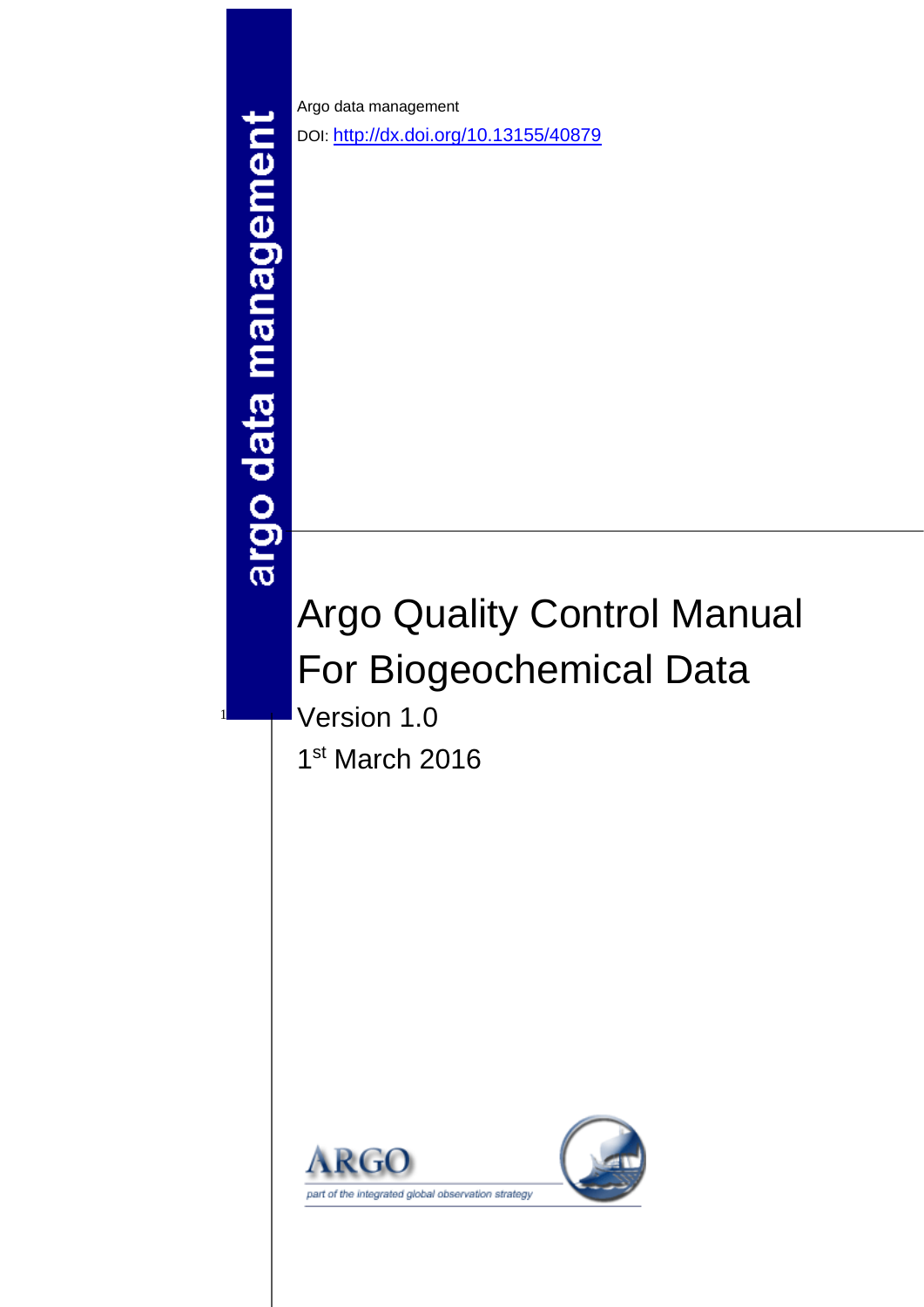

# **Argo Quality Control Manual For Biogeochemical Data**

**Authors:** Catherine Schmechtig, Virginie Thierry and the Bio Argo Team

# **How to cite this document**

Catherine Schmechtig, Virginie Thierry and the Bio Argo Team (2015). **Argo Quality Control Manual For Biogeochemical Data.<http://dx.doi.org/10.13155/40879>**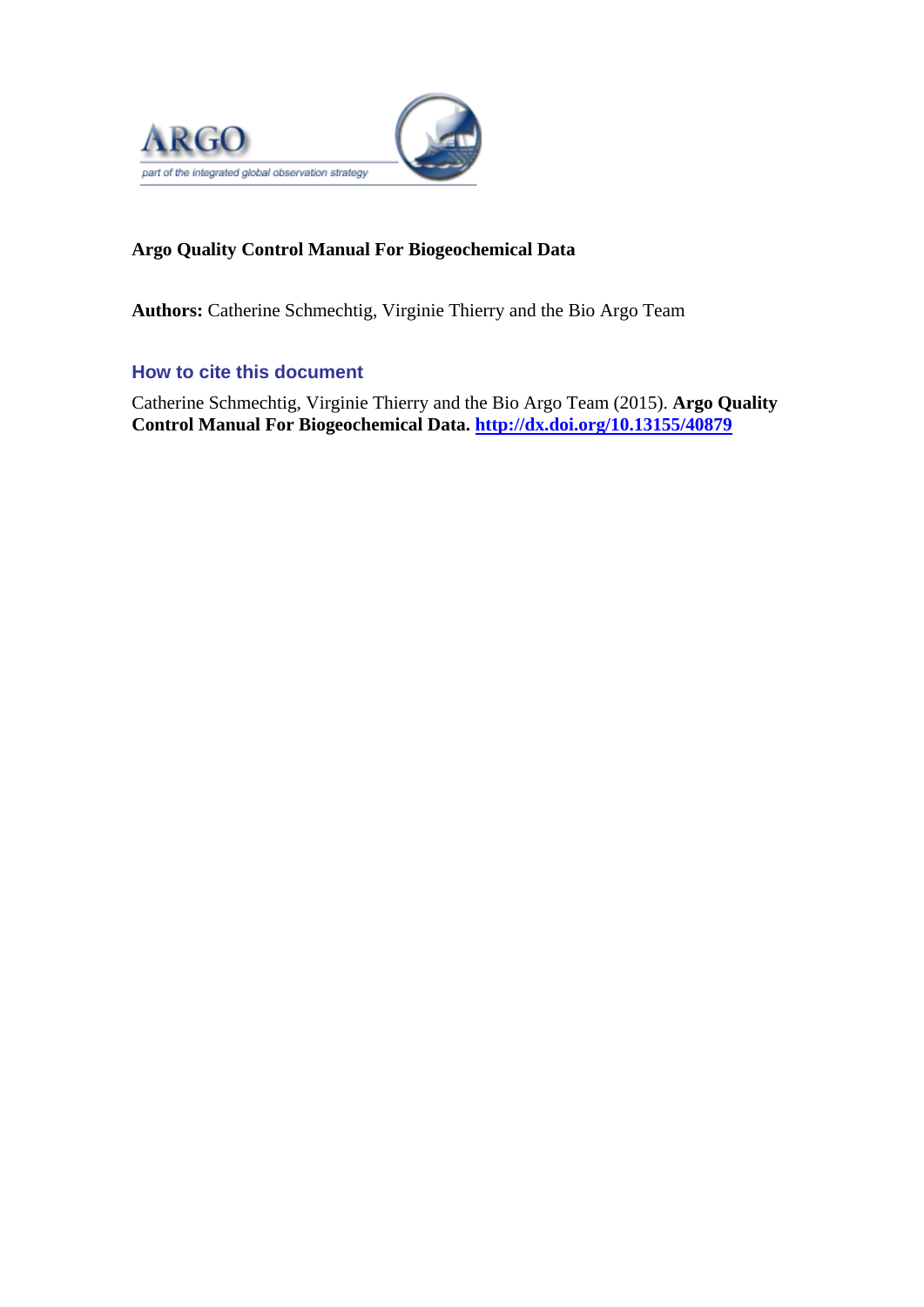# **Table of contents**

|             | <b>INTRODUCTION</b>                                                                                | $\overline{7}$ |
|-------------|----------------------------------------------------------------------------------------------------|----------------|
| $2_{\cdot}$ | REAL-TIME QUALITY CONTROL FOR BIOGEOCHEMICAL DATA AND<br><b>ASSOCIATED INTERMEDIATE PARAMETERS</b> | <u>9</u>       |
| 2.1.        | <b>INTRODUCTION</b>                                                                                | 9              |
| 2.2.        | ARGO REAL-TIME QUALITY CONTROL TESTS ON VERTICAL PROFILES                                          | 11             |
| 2.2.1.      | COMMON ARGO REAL-TIME QUALITY CONTROL TESTS ON VERTICAL PROFILES                                   | 11             |
| 2.2.2.      | SPECIFIC ARGO REAL-TIME QUALITY CONTROL TESTS ON VERTICAL PROFILES                                 | 16             |
|             | 2.2.2.1. For DOXY                                                                                  | 16             |
|             | 2.2.2.2. For CHLA                                                                                  | 16             |
|             | 2.2.2.3. For BBP                                                                                   | 16             |
|             | 2.2.2.4. For IRRADIANCE                                                                            | 16             |
|             | 2.2.2.5. For PAR                                                                                   | 16             |
|             | 2.2.2.6. For NITRATE                                                                               | 16             |
|             | 2.2.2.7. For CDOM                                                                                  | 16             |
| 2.2.3.      | TEST APPLICATION ORDER ON VERTICAL PROFILES                                                        | 16             |
| 2.2.4.      | SCIENTIFIC CALIBRATION INFORMATION FOR EACH PROFILE                                                | 17             |
| 2.3.        | ARGO REAL-TIME QUALITY CONTROL TESTS ON TRAJECTORIES                                               | 18             |
| 2.3.1.      | COMMON ARGO REAL-TIME QUALITY CONTROL TESTS ON TRAJECTORIES                                        | 18             |
| 2.3.2.      | SPECIFIC ARGO REAL-TIME QUALITY CONTROL TESTS ON TRAJECTORIES                                      | 19             |
|             | 2.3.2.1. For DOXY                                                                                  | 19             |
| 2.4.        | ARGO REAL-TIME QUALITY CONTROL TESTS ON NEAR-SURFACE DATA                                          | 20             |
|             | 2.4.1. COMMON ARGO REAL-TIME QUALITY CONTROL TESTS ON NEAR-SURFACE DATA                            | 20             |
| 2.4.2.      | SPECIFIC ARGO REAL-TIME QUALITY CONTROL TESTS ON NEAR-SURFACE DATA                                 | 22             |
| 2.4.3.      | TEST APPLICATION ORDER ON NEAR-SURFACE PROFILES                                                    | 22             |
| 2.5.        | ARGO REAL-TIME QUALITY CONTROL TESTS FOR DEEP FLOAT DATA                                           | 23             |
| 2.6.        | <b>QUALITY CONTROL FLAG APPLICATION POLICY</b>                                                     | 23             |
| 3.          | REAL-TIME QUALITY CONTROL OF BIOGEOCHEMICAL DATA ADJUSTED                                          |                |
|             | <b>IN REAL-TIME</b>                                                                                | <u>24</u>      |
| 3.1.        | ARGO REAL-TIME QUALITY CONTROL TESTS ON VERTICAL PROFILES                                          | 24             |
| 3.2.        | <b>SCIENTIFIC CALIBRATION INFORMATION FOR EACH PROFILE</b>                                         | 24             |

# **4. DELAYED MODE [QUALITY CONTROL OF BIOGEOCHEMICAL DATA](#page-25-0) 26**

3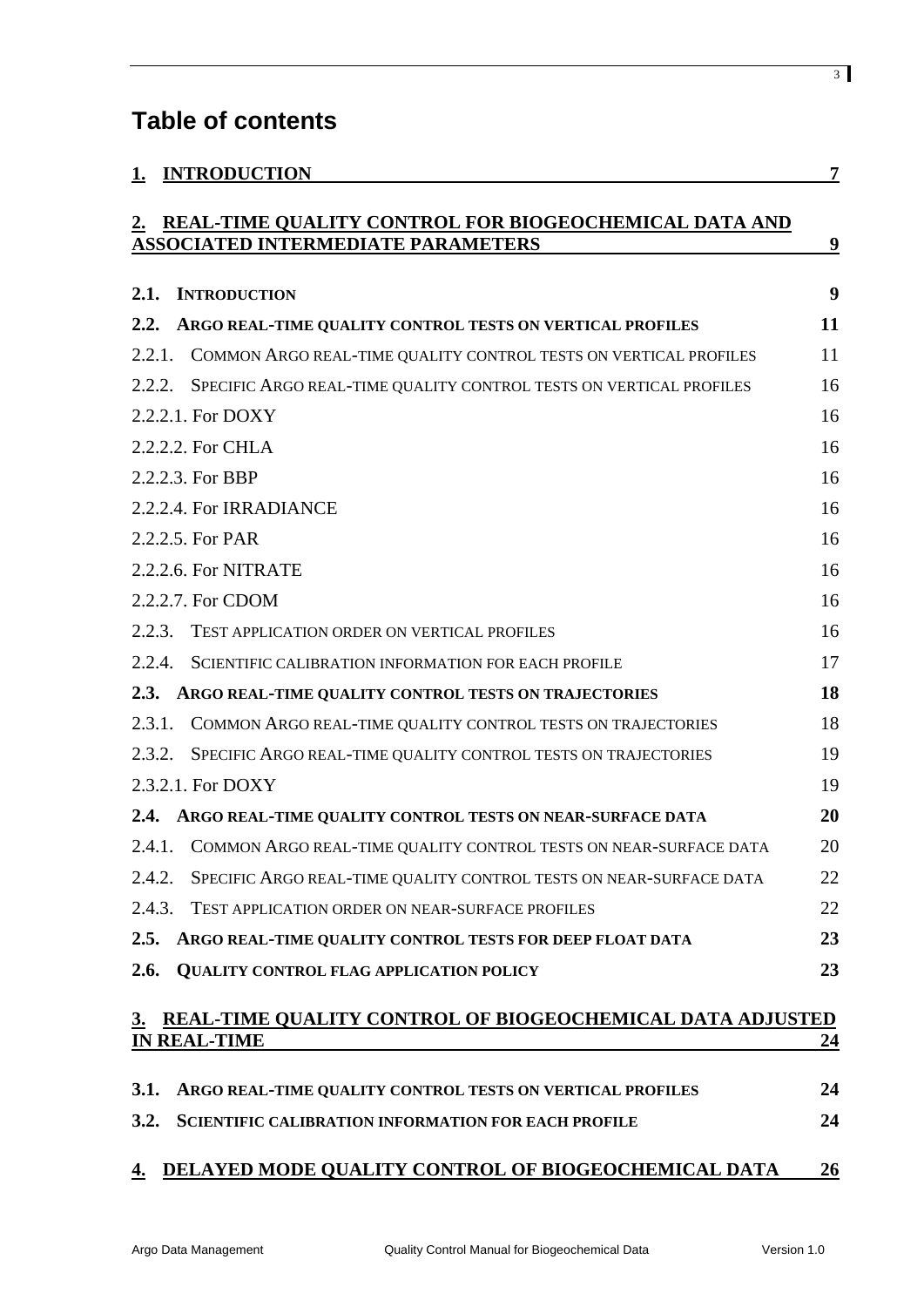| 4.1.   | EDITING RAW QC AND ADJUSTED QC FLAGS IN DELAYED-MODE                         | 26 |
|--------|------------------------------------------------------------------------------|----|
| 4.2.   | <b>COMPULSORY VARIABLES TO BE FILLED IN A BD PROFILE FILE</b>                | 26 |
| 4.2.1. | QC AND ADJUSTED VARIABLES                                                    | 26 |
| 4.2.2. | SCIENTIFIC CALIBRATION INFORMATION FOR EACH PROFILE                          | 26 |
| 4.2.3. | OTHER VARIABLES IN A BD PROFILE FILE                                         | 28 |
| 4.2.4. | PROFILE FILES NAMING CONVENTION                                              | 29 |
| 4.3.   | SUGGESTIONS FOR DISSOLVED OXYGEN DOXY                                        | 30 |
| 4.3.1. | DOXY THAT ARE BAD AND CANNOT BE CORRECTED                                    | 30 |
|        | 4.3.2. DOXY THAT ARE GOOD AND DO NOT NEED CORRECTION                         | 30 |
| 4.3.3. | DOXY THAT NEEDS TO BE RECOMPUTED FROM RAW DATA                               | 30 |
|        | 4.3.4. DOXY THAT HAVE CALIBRATION DRIFT AND CAN BE CORRECTED                 | 31 |
|        | 4.3.4.1. PART 1: methods according to oxygen quantity used in the correction | 32 |
|        | 4.3.4.2. PART 2: methods according to reference used in the correction       | 32 |
|        | 4.3.5. INTERMEDIATE PARAMETERS XXX_DOXY                                      | 35 |
|        | 4.3.5.1. No delayed-mode procedure applied to the intermediate parameters    | 35 |
|        | 4.3.5.2. A delayed-mode procedure is applied to the intermediate parameters  | 35 |
|        | 4.3.6. REFERENCES FOR DOXY                                                   | 36 |

4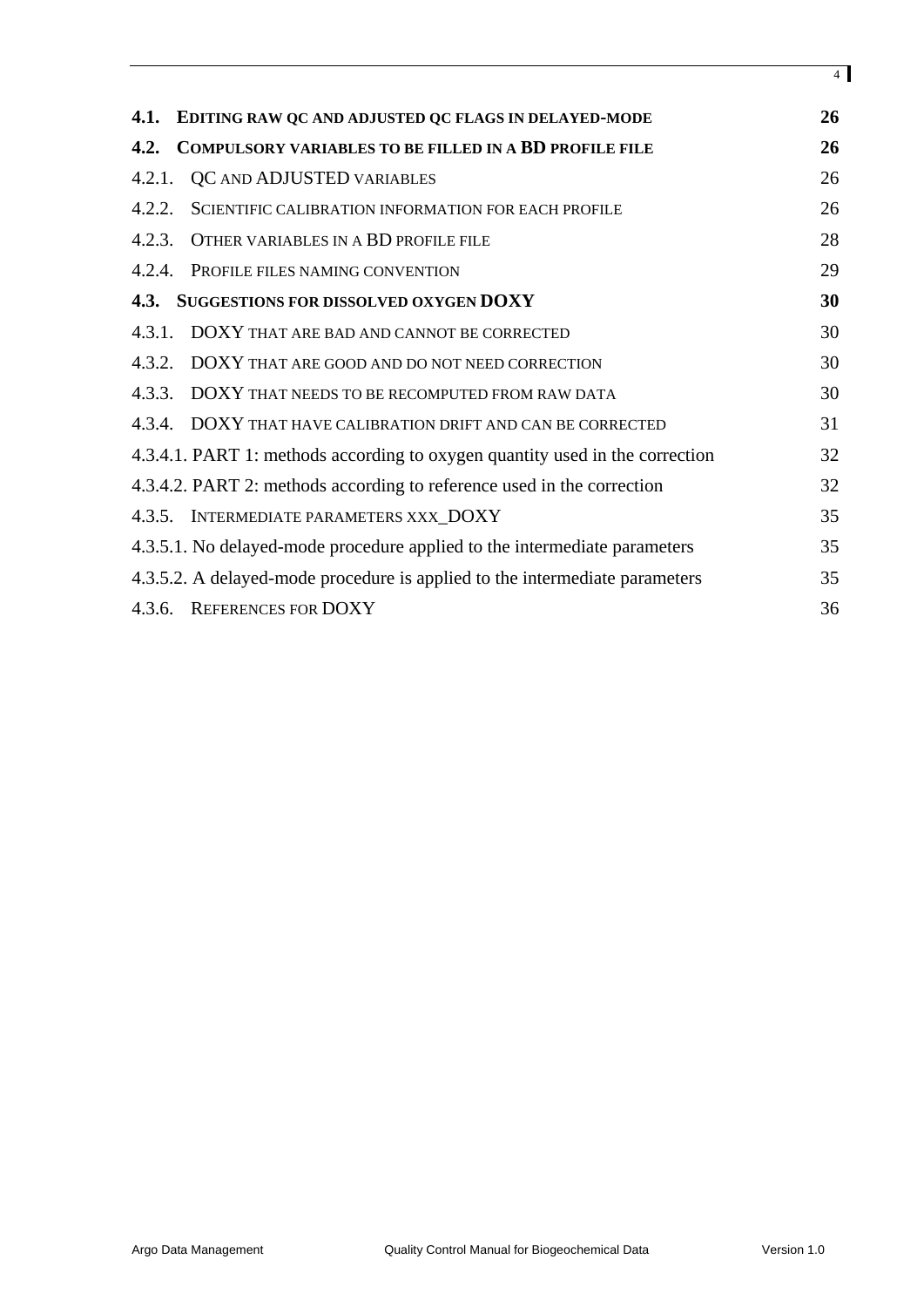# **History**

| <b>Date</b><br>(dd/mm) | <b>Comment</b>                                                     |
|------------------------|--------------------------------------------------------------------|
| 10/Nov/2015            | Creation of the document by Virginie, Henry, Catherine, and Annie. |
| 1/March/2016           | Version 1.0                                                        |

# **Reference Documents**

<span id="page-4-5"></span><span id="page-4-4"></span><span id="page-4-3"></span><span id="page-4-2"></span><span id="page-4-1"></span><span id="page-4-0"></span>

| <b>Reference N°</b> | <b>Title</b>                                                       | <b>Link</b>                      |
|---------------------|--------------------------------------------------------------------|----------------------------------|
| #RD1                | Argo Quality Control Manual for CTD<br>and Trajectory Data         | http://dx.doi.org/10.13155/33951 |
| #RD2                | Argo Quality Control Manual for<br><b>Biogeochemical Data</b>      | http://dx.doi.org/10.13155/40879 |
| #RD3                | Argo user manual                                                   | http://dx.doi.org/10.13155/29825 |
| #RD4                | Bio-Argo quality control manual for<br>Chlorophyll-A concentration | http://dx.doi.org/10.13155/35385 |
| #RD5                | Quality control for Bio-Argo particle<br>backscattering            | <b>TBD</b>                       |
| #RD6                | Quality control manual for radiometry                              | <b>TBD</b>                       |
| #RD7                | Quality control manual fo Nitrate<br>concentration                 | <b>TBD</b>                       |
| #RD8                | Quality control manual for CDOM                                    | <b>TBD</b>                       |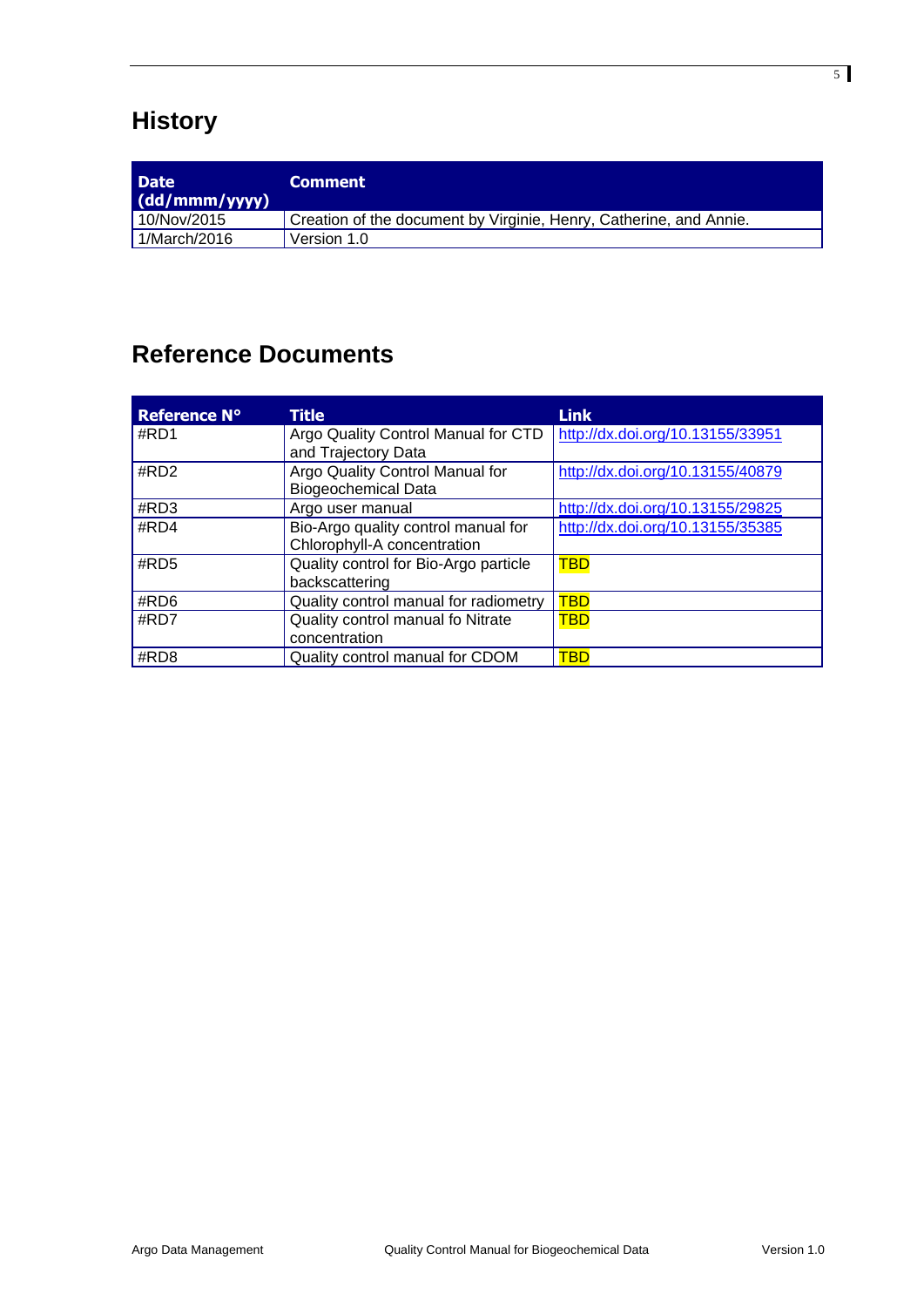# **Preamble**

During the ADMT16, it has been decided to split the Argo quality control manual in two manuals:

- the Argo quality control manual for CTD and trajectory data (JULD, LATITUDE, LONGITUDE, PRES, TEMP, PSAL, TEMP, CNDC, [#RD1\)](#page-4-0) and,
- the Argo quality control manual for biogeochemical data (this document,  $\#RD2$ ).

As there are many different groups of experts in charge of the assessment of different biogeochemical data set, the Argo quality control manual for biogeochemical data (this document) should be considered as the cover document of all biogeochemical data quality control manuals.

In this document, we present the generic tests applied to biogeochemical data and we provide links to documentations relative to each biogeochemical data reporting in detail all the quality control procedures (both generic and specific tests).

Users should be aware that although biogeochemical data are now freely available at the Argo Global Data Assembly Centres (GDACs) along with their CTD data, the accuracy of these biogeochemical data at their raw state is not suitable for direct usage in scientific applications. Users are warned that the raw biogeochemical data should be treated with care, and that often, adjustments are needed before these data can be used for meaningful scientific applications.

Any user of these biogeochemical data that would develop a specific and dedicated adjustment improving their accuracy is welcome to exchange with ADMT on the developed and applied method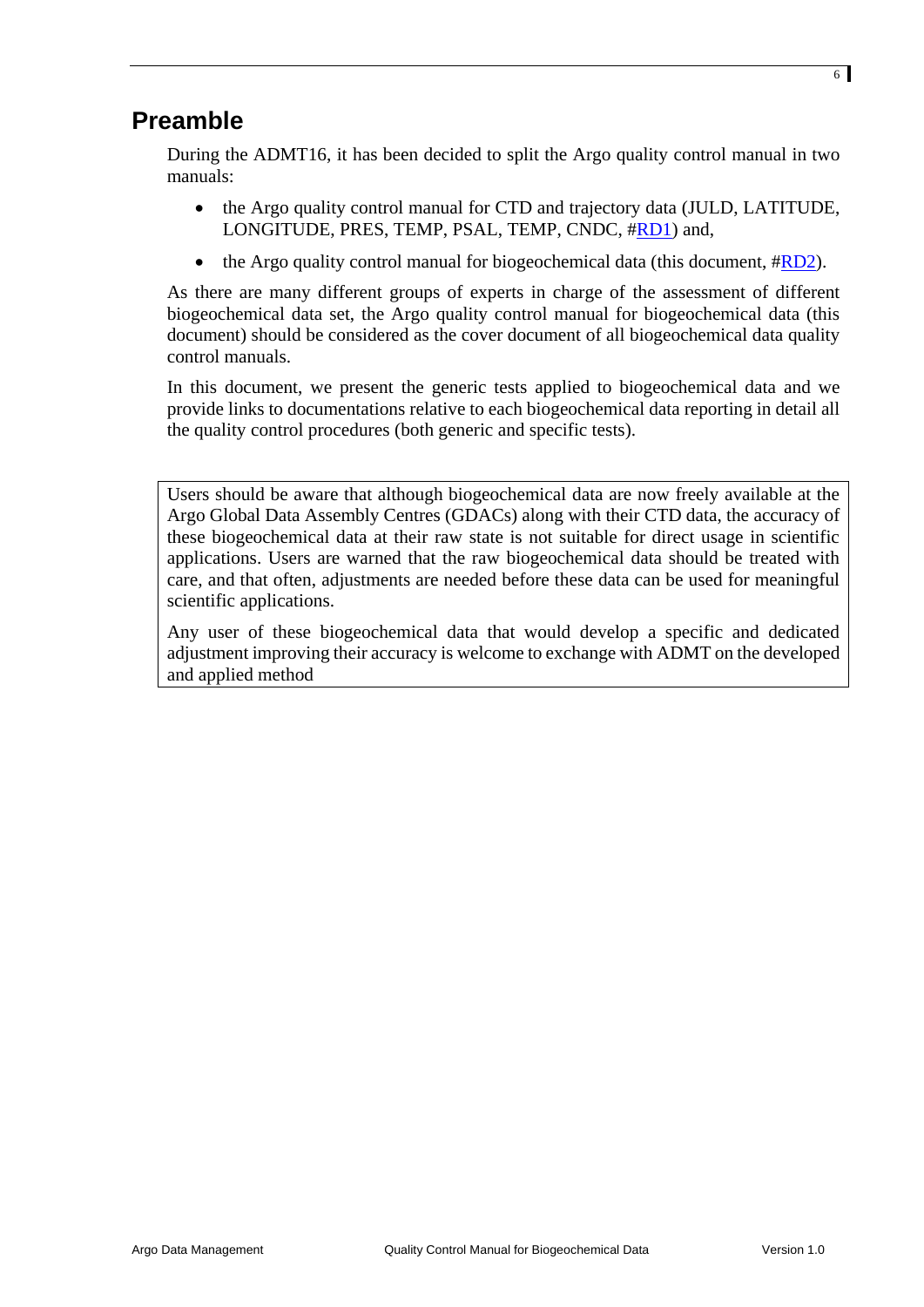# <span id="page-6-0"></span>**1. Introduction**

This document is the Argo quality control manual for biogeochemical data. It describes two levels of quality control:

- The first level is the real-time system that performs a set of agreed automatic checks.
	- o Adjustment in real-time can also be performed and the real-time system can evaluate quality flags for adjusted fields
- The second level is the delayed-mode quality control system.

Please note that at the present time, official quality control procedures don't exist for all biogeochemical parameters. This document will be updated as soon as other procedures are available.

In core-Argo profile files, where  $\langle PARAM \rangle$  = PRES, TEMP, PSAL (and sometimes CNDC), each <PARAM> has 5 qc and adjusted variables that are used to record real-time qc test results and delayed-mode adjustment information:

<PARAM>\_QC, PROFILE\_<PARAM>\_QC, <PARAM>\_ADJUSTED, <PARAM>\_ADJUSTED\_QC, and <PARAM>\_ADJUSTED\_ERROR.

In b-Argo profile files, <PARAM> can be classified into 3 groups:

(a). B-Argo <PARAM>: these are the ocean state biogeochemical variables that will receive real-time qc tests, adjustment in real-time and delayed-mode adjustments. They are stored in both the b-files and the GDAC merged files.

(b). I-Argo <PARAM>: these are the intermediate biogeochemical variables that are only stored in the b-files. They will receive real-time qc tests and may receive adjustments.

(c). PRES: this is the stand-alone vertical index that links the core- and b-files.

The following are some clarification on what qc and adjusted variables are included in the bfiles:

(a). B-Argo <PARAM>: all 5 qc and adjusted variables are mandatory for B-Argo PARAM in the b-files.

(b). I-Argo <PARAM>: <PARAM>\_QC and PROFILE\_<PARAM>\_QC are mandatory for I-Argo <PARAM>. <PARAM>\_ADJUSTED, <PARAM>\_ADJUSTED\_QC and <PARAM>\_ADJUSTED\_ERROR are optional.

(c). PRES: the b-files do not contain any qc or adjusted variables for PRES. They are in the core-file.

In b-Argo profile files, biogeochemical parameters can receive adjustments at different times. Therefore the variable PARAMETER\_DATA\_MODE (N\_PROF, N\_PARAM) is added to b-Argo profile files to indicate the data mode of each <PARAM> in each N\_PROF. The PARAMETER\_DATA\_MODE describes the data mode of the individual parameter : R : real time data

D : delayed mode data

A : real time data with adjusted values

In b-Argo profile files, the variable PARAMETER\_DATA\_MODE associated to the variable PRES is always 'R', as adjusted values provided for PRES are only stored in the core profile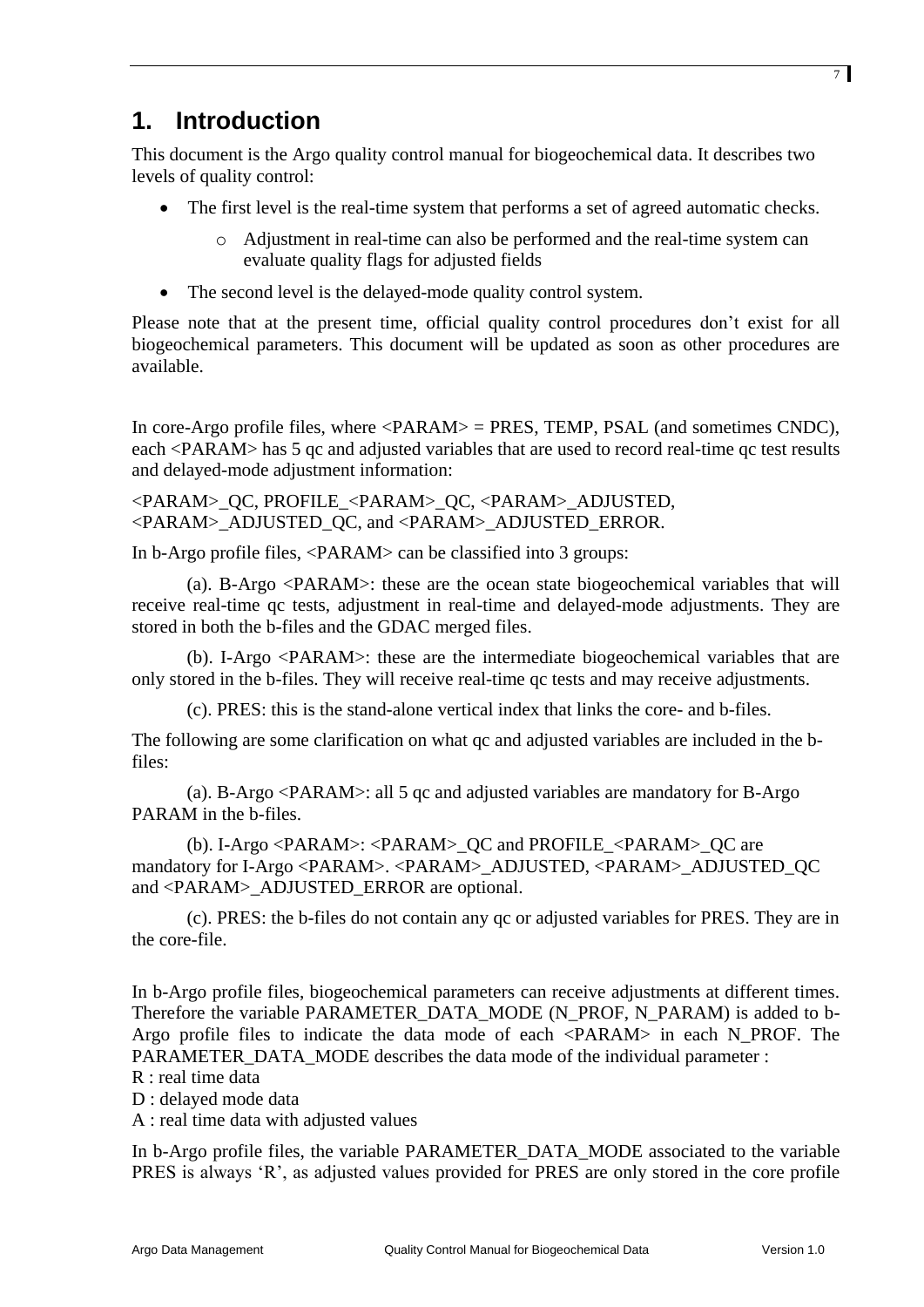file. Thus, to access the 'best' existing version of a parameter (<PARAM>) data, except PRES, the user should:

- 1. Retrieve the data mode of the <PARAM> parameter (from DATA\_MODE(N\_PROF) in a c-file and from PARAMETER\_DATA\_MODE(N\_PROF, N\_PARAM) in a b-file or a m-file),
- 2. Access the data:
	- If the data mode is 'R': In  $\langle PARAM \rangle$ ,  $\langle PARAM \rangle$  QC and PROFILE\_<PARAM>\_QC,
	- If the data mode is 'A' or 'D': In <PARAM> ADJUSTED, <PARAM>\_ADJUSTED\_QC, PROFILE\_<PARAM>\_QC and <PARAM>\_ADJUSTED\_ERROR.

Note that the data mode of a I-Argo parameter may depend on the DAC decision to include or not adjusted fields for I-Argo parameters in the b-Argo profile file:

- If <PARAM> ADJUSTED, <PARAM> ADJUSTED OC and <PARAM>\_ADJUSTED\_ERROR are present in the file, the data mode of the I-Argo parameter can be 'R', 'A' or 'D',
- If not, the data mode of the I-Argo parameter should always be 'R'.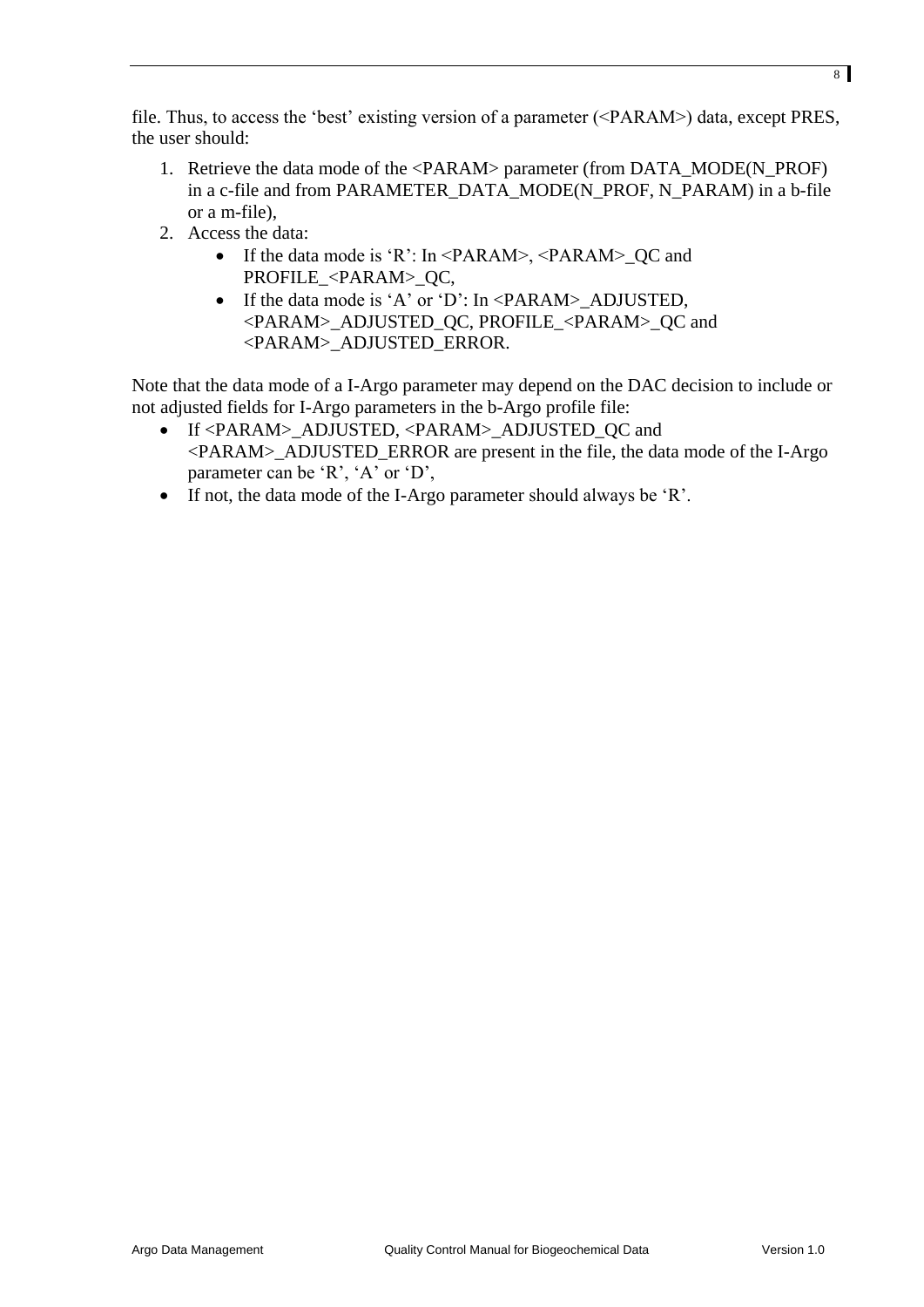# <span id="page-8-0"></span>**2. Real-time quality control for biogeochemical data and associated intermediate parameters**

# <span id="page-8-1"></span>**2.1. Introduction**

Because of the requirement for delivering data to users within 24-48 hours of the float reaching the surface, the quality control procedures on the real-time data are limited and automatic.

At the present time, real-time tests are defined for the following biogeochemical parameters and the following intermediate parameters:

- DOXY,
- TEMP DOXY,
- CHLA,
- $\bullet$  BBP.

QC of other biogeochemical parameters and other intermediate parameters should be set to '0' (no QC was performed).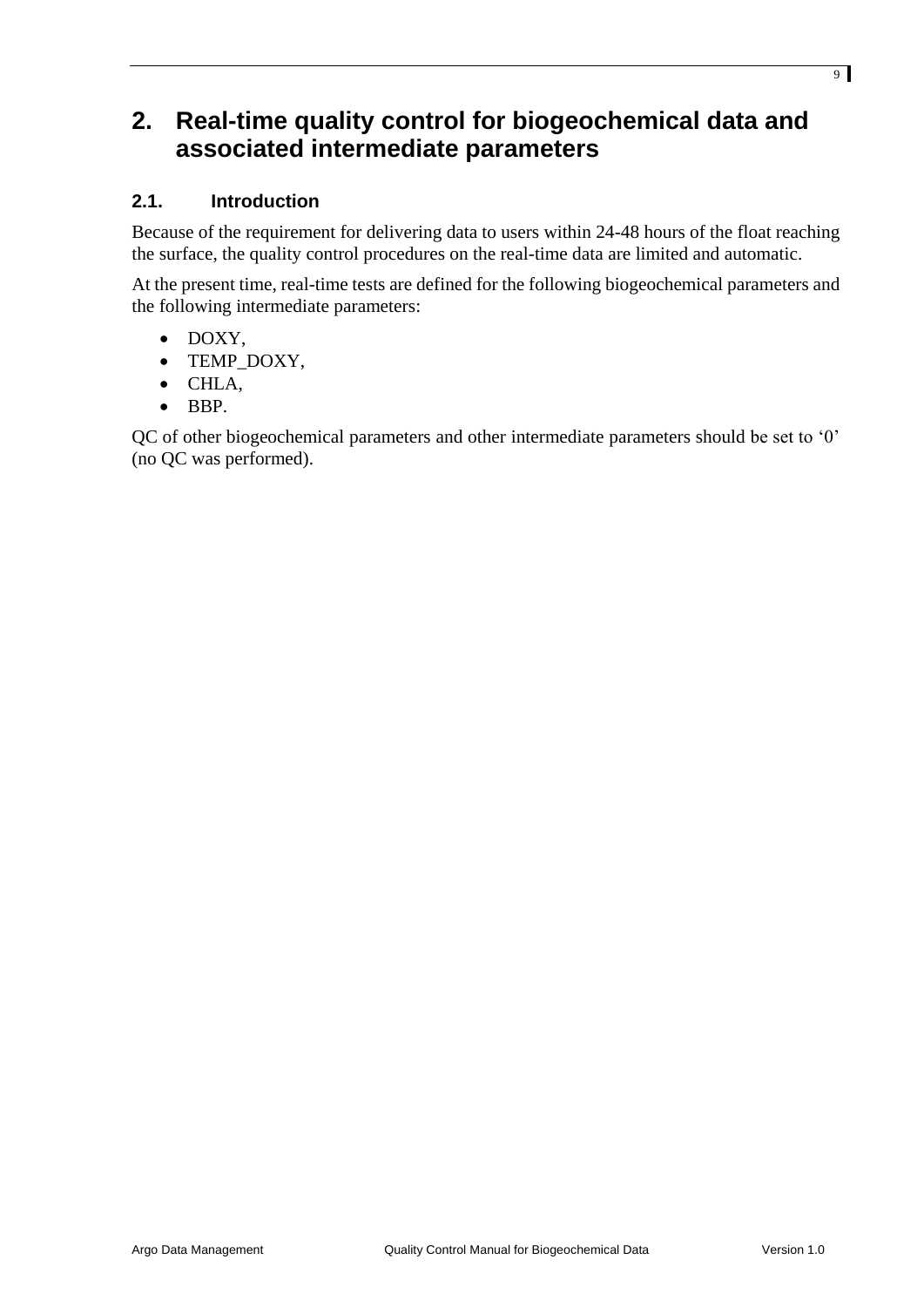Each defined test has a unique number used to report the passed and failed tests list in the HISTORY\_QCTEST variable of the Argo format ([#RD3\)](#page-4-2).

The list of the already defined test is the following.

| <b>Test number</b>      | <b>Test name</b>                                          | Type of parameter involved<br>('c', 'i', 'b') |  |
|-------------------------|-----------------------------------------------------------|-----------------------------------------------|--|
| 1                       | Platform Identification<br>all                            |                                               |  |
| $\overline{2}$          | Impossible Date Test<br>all                               |                                               |  |
| 3                       | Impossible Location Test                                  | all                                           |  |
| $\overline{\mathbf{4}}$ | Position on Land Test                                     | all                                           |  |
| 5                       | Impossible Speed Test                                     | all                                           |  |
| $\overline{6}$          | <b>Global Range Test</b>                                  | all                                           |  |
| $\overline{7}$          | <b>Regional Range Test</b>                                | 'c' and 'i'                                   |  |
| 8                       | <b>Pressure Increasing Test</b>                           | $^{\prime}$ C $^{\prime}$                     |  |
| $\overline{9}$          | <b>Spike Test</b>                                         | all                                           |  |
| 10                      | Top and Bottom Spike Test: removed                        | n/a                                           |  |
| 11                      | <b>Gradient Test</b>                                      | all                                           |  |
| 12                      | Digit Rollover Test                                       | 'c' and 'i'                                   |  |
| 13                      | <b>Stuck Value Test</b>                                   | all                                           |  |
| 14                      | Density Inversion                                         | $\overline{c'}$                               |  |
| 15                      | <b>Grey List</b>                                          | all                                           |  |
| 16                      | 'c' and 'i'<br>Gross salinity or temperature sensor drift |                                               |  |
| $\overline{17}$         | Visual QC<br>all                                          |                                               |  |
| 18                      | 'c' and 'i'<br>Frozen profile                             |                                               |  |
| $\overline{19}$         | Deepest pressure test<br>all                              |                                               |  |
| 20                      | Questionable Argos position test                          | all                                           |  |
| $\overline{21}$         | Near-surface unpumped CTD salinity test                   | $^{\prime}$ c'                                |  |
| 22                      | Near-surface mixed air/water test                         | all                                           |  |
| 23                      | Real-time Quality Control Flag Scheme for                 | all                                           |  |
|                         | float data deeper than 2000 dbar                          |                                               |  |
|                         |                                                           |                                               |  |
| 24 to 56                | Not used                                                  |                                               |  |
| 57                      | DOXY specific test                                        | ʻb'                                           |  |
| 58                      | $\overline{b'}$<br>CDOM specific test                     |                                               |  |
| 59                      | $\overline{b'}$<br>NITRATE specific test                  |                                               |  |
| 60                      | $\overline{b'}$<br>PAR specific test                      |                                               |  |
| 61                      | $\overline{b'}$<br><b>IRRADIANCE</b> specific test        |                                               |  |
| 62                      | <b>BBP</b> specific tests                                 | $\overline{b'}$                               |  |
| 63                      | <b>CHLA</b> specific tests                                | $\overline{b'}$                               |  |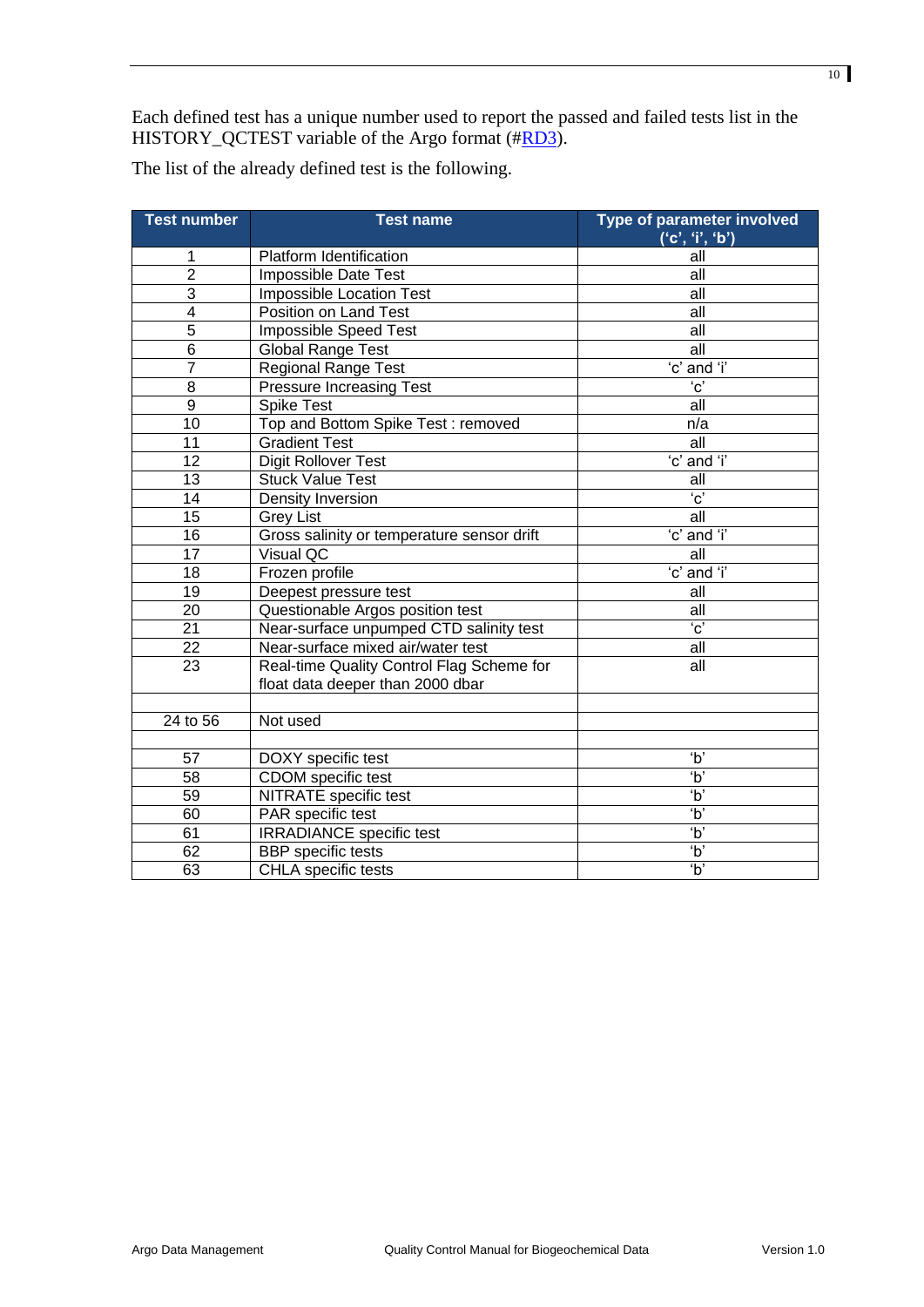# <span id="page-10-0"></span>**2.2. Argo real-time quality control tests on vertical profiles**

# <span id="page-10-1"></span>2.2.1. Common Argo real-time quality control tests on vertical profiles

This section lists the real-time tests that are common between CTD data and biogeochemical data. The same real-time test numbers for CTD data are used here.

#### **1. Platform identification**

See Argo quality control manual ([#RD1\)](#page-4-0).

# **2. Impossible date test**

See Argo quality control manual ([#RD1\)](#page-4-0).

#### **3. Impossible location test**

See Argo quality control manual ([#RD1\)](#page-4-0).

#### **4. Position on land test**

See Argo quality control manual ([#RD1\)](#page-4-0).

#### **5. Impossible speed test**

See Argo quality control manual ([#RD1\)](#page-4-0).

#### **6. Global range test**

This test applies a gross filter on observed values for DOXY, TEMP\_DOXY, CHLA and BBP.

- DOXY in range [−5, 600] micromoles/kg
- TEMP\_DOXY in range  $[-2.5, 40.0]$  °C
- CHLA in range  $[-0.1, 50]$  mg/m<sup>3</sup> ([#RD4\)](#page-15-9)
- BBP700 in range  $[-0.000025, 0.1]$  m<sup>-1</sup> ([#RD5\)](#page-4-3)
- BBP532 in range  $[-0.000005, 0.1]$  m<sup>-1</sup> ([#RD5\)](#page-4-3)

Action: Values that fail this test should be flagged with a  $OC = '4'$  for DOXY, TEMP\_DOXY and CHLA and with a  $QC = '3'$  for BBP700 and BBP532.

#### **7. Regional range test**

This test applies to certain regions of the world where conditions can be further qualified. In this case, specific ranges for observations from the Mediterranean Sea and the Red Sea further restrict what are considered sensible values. The Red Sea is defined by the region 10N, 40E; 20N, 50E; 30N, 30E; 10N, 40E. The Mediterranean Sea is defined by the region 30N, 6W; 30N, 40E; 40N, 35E; 42N, 20E; 50N, 15E; 40N, 5W; 30N, 6W.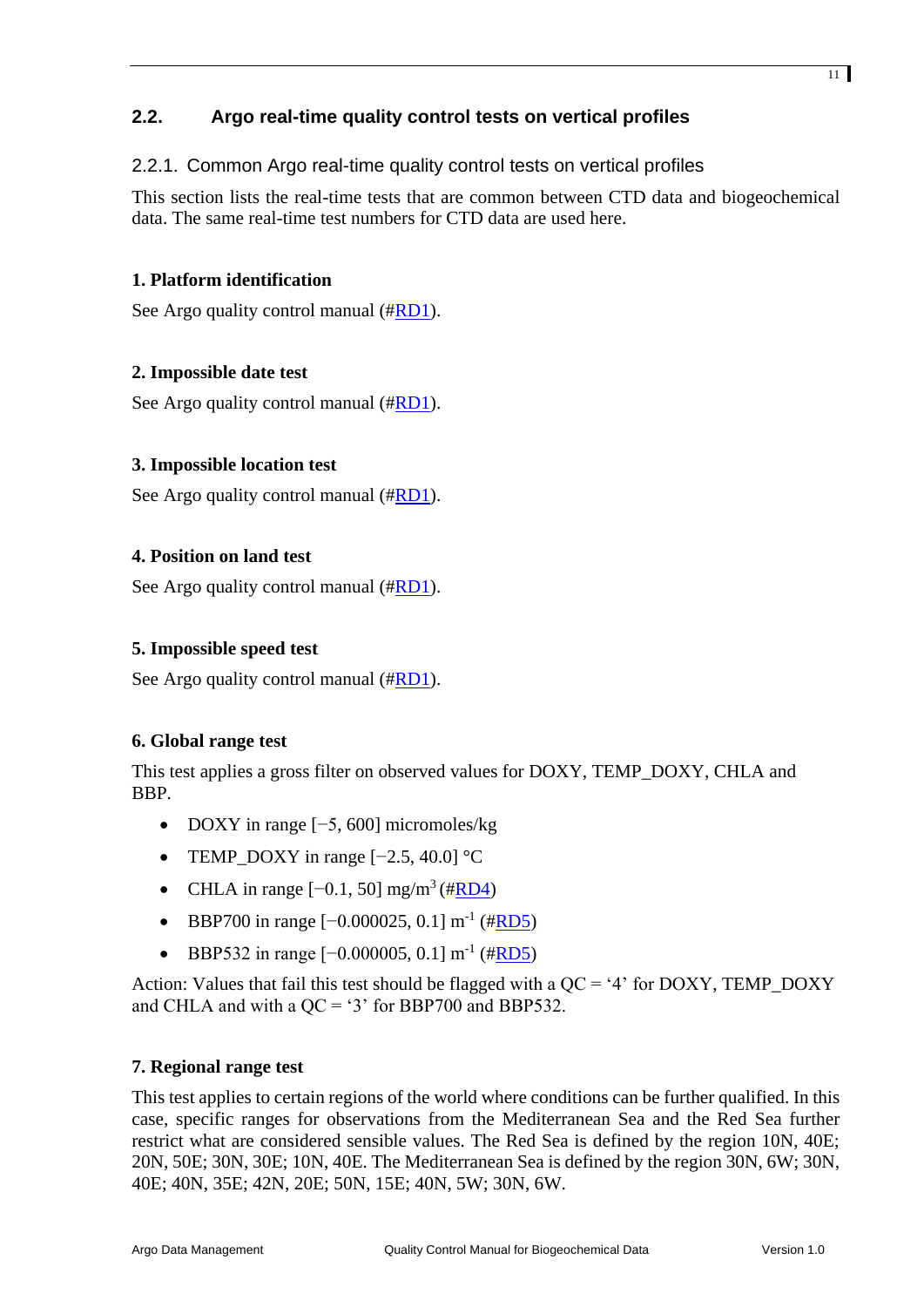• TEMP DOXY in range  $[21.7, 40.0]$  °C

Mediterranean Sea

• TEMP\_DOXY in range  $[10.0, 40.0]$  °C

Action: If a value fails this test, it should be flagged as bad data ( $QC = '4'$ ).

# **9. Spike test**

# **Spike test for DOXY and TEMP\_DOXY**

The difference between sequential measurements, where one measurement is significantly different from adjacent ones, is a spike in both size and gradient. This test does not consider differences in depth, but assumes a sampling that adequately reproduces changes in DOXY and TEMP\_DOXY with depth.

Test value =  $|V2 - (V3 + V1)/2| - |(V3 - V1)/2|$ 

where V2 is the measurement being tested as a spike, and V1 and V3 are the values above and below.

For DOXY: The V2 value is flagged when

- the test value exceeds 50 micromol/kg for pressures less than 500 dbar, or
- the test value exceeds 25 micromol/kg for pressures greater than or equal to 500 dbar.

For TEMP\_DOXY: The V2 value is flagged when

- the test value exceeds 6  $\degree$ C for pressures less than 500 dbar, or
- the test value exceeds  $2 \degree C$  for pressures greater than or equal to 500 dbar.

Action: Values considered as a spike should be flagged as bad data ( $QC = '4'$ )

# **Spike test for CHLA**

Difference between sequential measurements, where one measurement is quite different than adjacent ones, is considered as a spike. With respect to biogeochemistry, most of the time, spikes contain information, mainly in case of positive spikes. This is the reason why we set up a test to discriminate negative spikes.

We calculate the difference between the chlorophyll-A at a certain depth (V2) and a running median (5 values, V0, V1, V2, V3, V4) along the whole profile:

•  $RES = V2$  - median(V0,V1,V2,V3,V4)

Then we calculate the percentile10 of this difference for the entire profile. (To get the percentile10, sort RES in ascending order, then find the value of RES at the index i where  $i =$ 10% \* number of samples in the profile). If the difference between the chlorophyll-A and the running median is smaller than 2\*percentile10:

• RES  $< 2$ \*percentile10(RES)

then it is considered as a spike.

Action: Values considered as a spike should be flagged as bad data ( $QC = '4'$ ).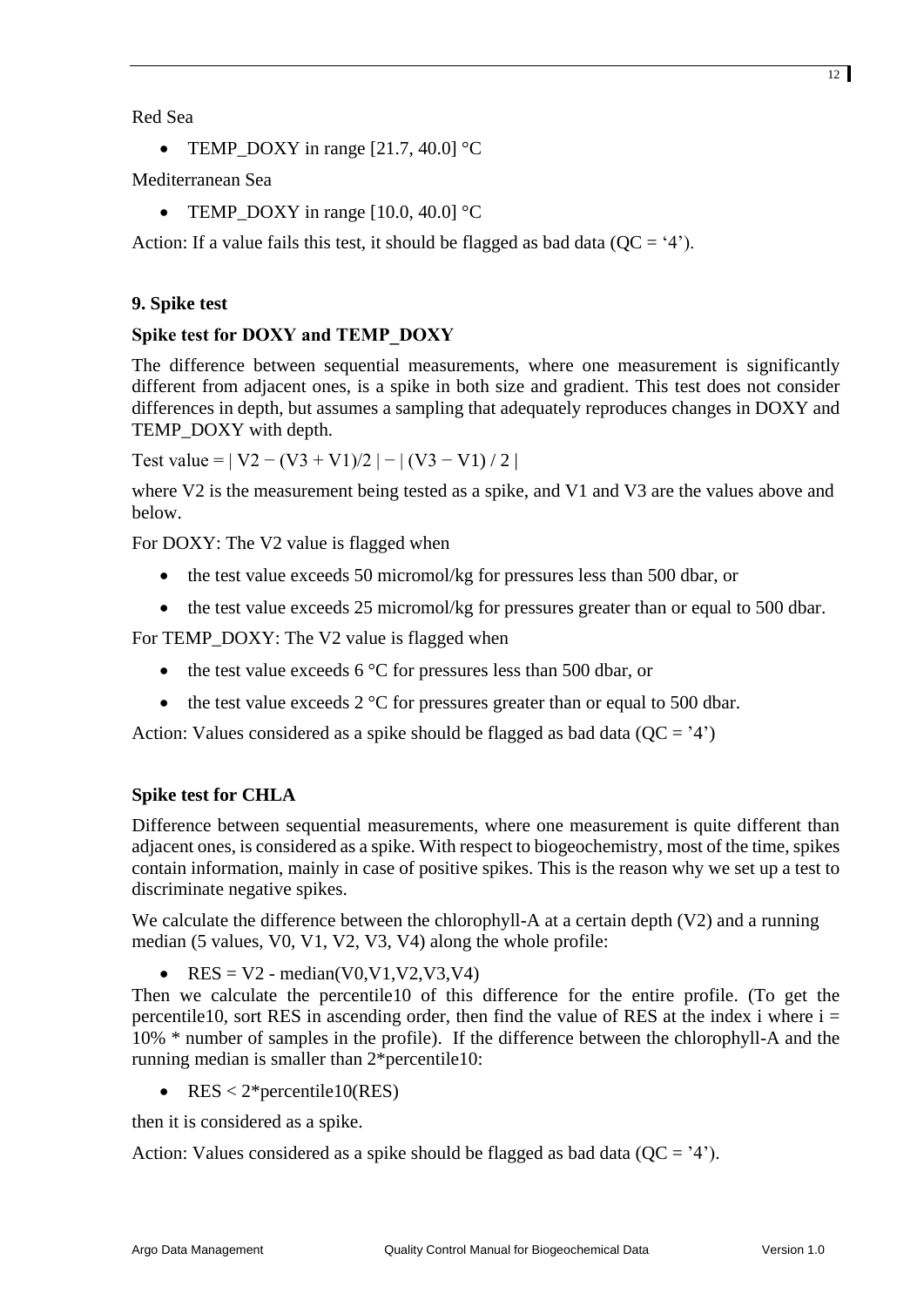# **Spike test for BBP**

Difference between sequential measurements, where one measurement is quite different than adjacent ones, is considered as a spike. With respect to biogeochemistry, most of the time, spikes contain information, mainly in case of positive spikes. This is the reason why we set up a test to discriminate negative spikes.

We calculate the difference between the BBP at a certain depth (V2) and a running median (5) values, V0, V1, V2, V3, V4) along the whole profile:

• RES =  $V2$  - median(V0,V1,V2,V3,V4)

Then we calculate the percentile10 of this difference for the entire profile. (To get the percentile10, sort RES in ascending order, then find the value of RES at the index i where  $i =$ 10% \* number of samples in the profile). If the difference between the BBP and the running median is smaller than 2\*percentile10:

• RES <  $2$ \*percentile10(RES)

then it is considered as a spike.

Action: Values considered as a spike should be flagged as bad data ( $QC = '4'$ ).

#### **11. Gradient test**

# **Gradient test for DOXY and TEMP\_DOXY**

This test is failed when the difference between vertically adjacent measurements is too steep. The test does not consider differences in depth, but assumes a sampling that adequately reproduces changes in DOXY and TEMP\_DOXY with depth.

Test value =  $|V2 - (V3 + V1)/2|$ 

where V2 is the measurement being tested as a spike, and V1 and V3 are the values above and below.

For DOXY: the V2 value is flagged when

- the test value exceeds 50 micromol/kg for pressures less than 500 dbar, or
- the test value exceeds 25 micromol/kg for pressures greater than or equal to 500 dbar.

For TEMP\_DOXY: The V2 value is flagged when

- the test value exceeds 9  $\degree$ C for pressures less than 500 dbar, or
- the test value exceeds  $3^{\circ}$ C for pressures greater than or equal to 500 dbar.

Action: Values that fail this test should be flagged as bad data  $(OC = '4')$ .

#### **12. Digit rollover test**

Only so many bits are allowed to store temperature values in a profiling float. This range is not always large enough to accommodate conditions that are encountered in the ocean. When the range is exceeded, stored values rollover to the lower end of the range. This rollover should be detected and compensated for when profiles are constructed from the data stream from the float.

This test is used to make sure the rollover is properly detected:

• TEMP DOXY difference between adjacent pressures  $> 10$  °C.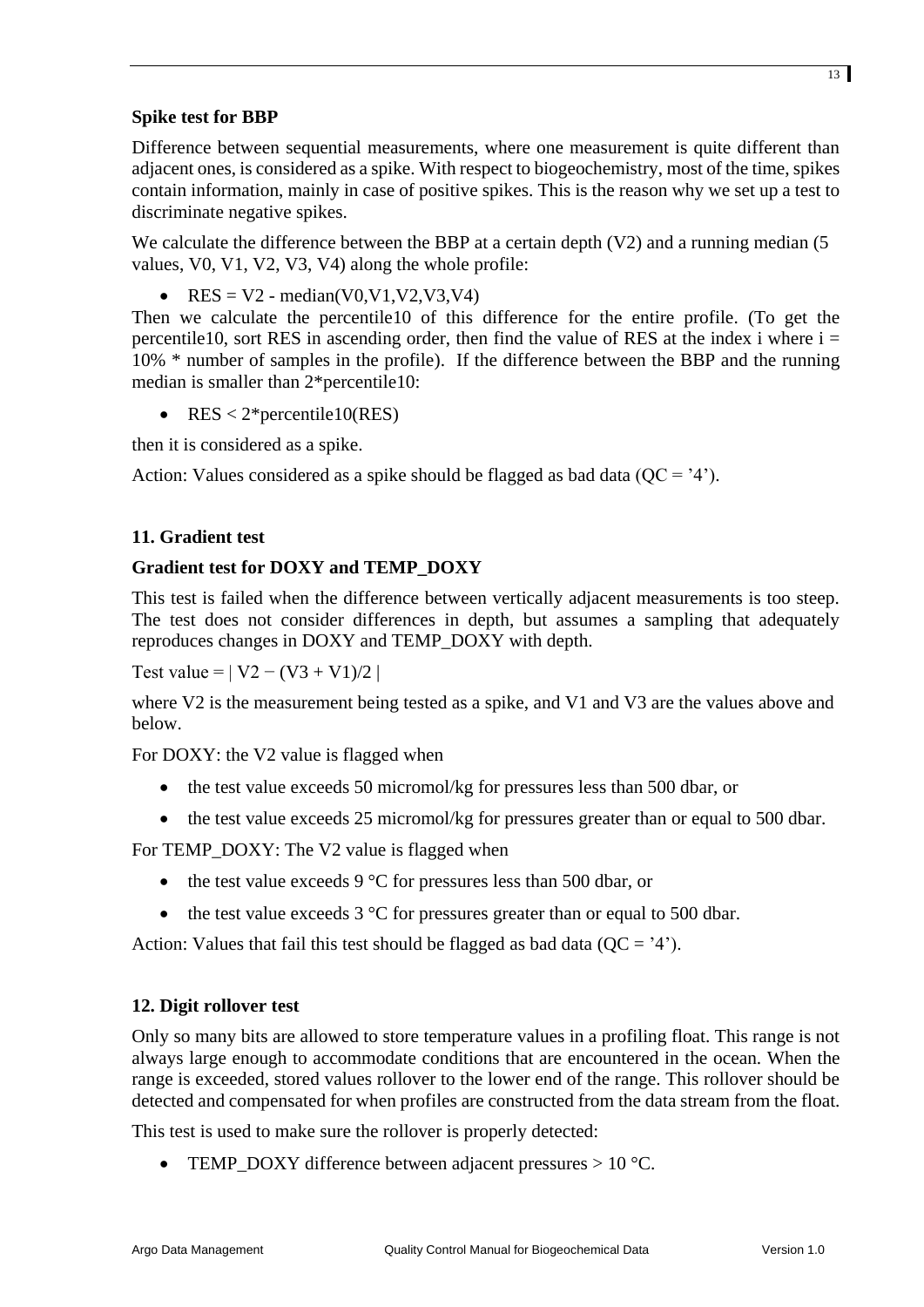Action: When a rollover is detected, both values used to detect the jump in the data should be flagged with a QC = '4', other values of the profile with a QC = '3'.

#### **13. Stuck value test**

This test looks for all biogeochemical sensor outputs (i.e. 'i' and 'b' parameter measurements transmitted by the float) in a vertical profile being identical.

Action: Stuck values should be flagged as bad data ( $OC = '4'$ ).

# **15. Grey list**

See Argo quality control manual ([#RD1\)](#page-4-0).

#### **16. Gross temperature sensor drift**

This test is implemented to detect a sudden and significant sensor drift. It calculates the average temperature from the deepest 100 dbar of a profile and the previous good profile. Only measurements with good QC are used.

Action: For TEMP\_DOXY, if the difference between the two average values is more than  $1^{\circ}C$ , then all TEMP\_DOXY values from the profile are flagged as probably bad data ( $QC = '3'$ ).

#### **17. Visual QC**

See Argo quality control manual ([#RD1\)](#page-4-0).

#### **18. Frozen profile test**

This test is used to detect a float that reproduces the same profile (with very small deviations) over and over again.

Typically the differences between two profiles are of the order of 0.01 °C for temperature.

A). Derive TEMP\_DOXY profiles by averaging the original profiles to get mean values for each profile in 50 dbar slabs (TEMP\_DOXY\_prof, TEMP\_DOXY\_previous\_prof). This is necessary because the floats do not sample at the same level for each profile.

B). Obtain absolute values of the difference between the averaged temperature profiles as follows:

 $\bullet$  delta\_TEMP\_DOXY = abs(TEMP\_DOXY\_prof - TEMP\_DOXY\_previous\_prof)

C). Find the maximum, minimum and mean of the absolute values of the averaged differences between profiles for temperature:

• max(delta\_TEMP\_DOXY), min(delta\_TEMP\_DOXY), mean(delta\_TEMP\_DOXY)

D). To fail the test, require that:

- max(delta\_TEMP\_DOXY) <  $0.3$  °C
- $\bullet$  min(delta TEMP DOXY) < 0.001°C
- $\bullet$  mean(delta\_TEMP\_DOXY) < 0.02 °C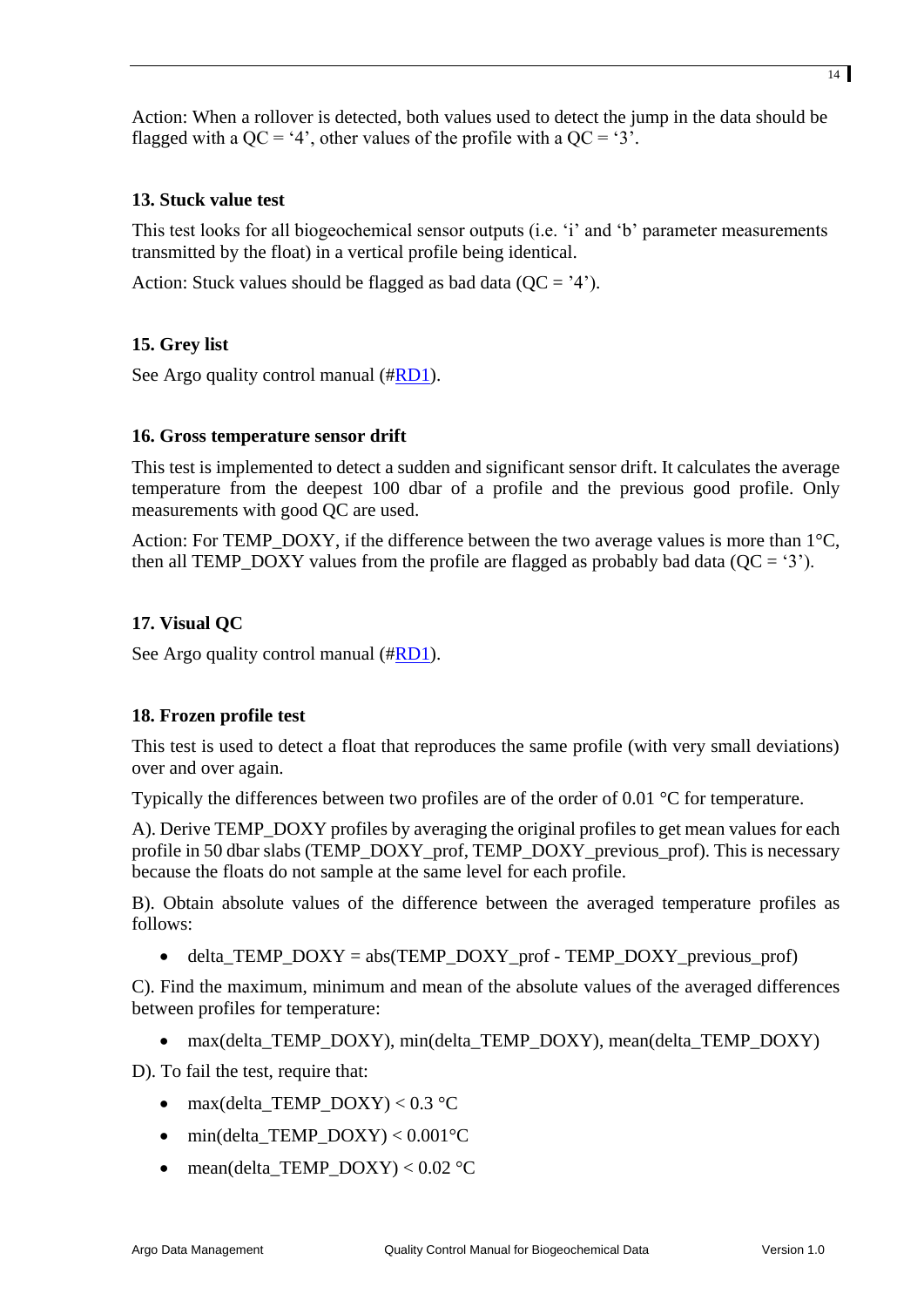Action: If a profile fails this test, all measurements from the profile are flagged as bad data (QC  $=$  '4'). If a float fails this test on 5 consecutive cycles, it is inserted in the grey list.

#### **19. Deepest pressure test**

This test requires that the profile has pressures that are not higher than *CONFIG\_ProfilePressure\_dbar* plus 10%.

*CONFIG\_ProfilePressure\_dbar* configuration value comes from the meta-data file of the float.

Action: If there is a region of incorrect pressures, all pressures and corresponding 'i' and 'b' parameter measurements should be flagged as bad data  $(QC = '4')$ .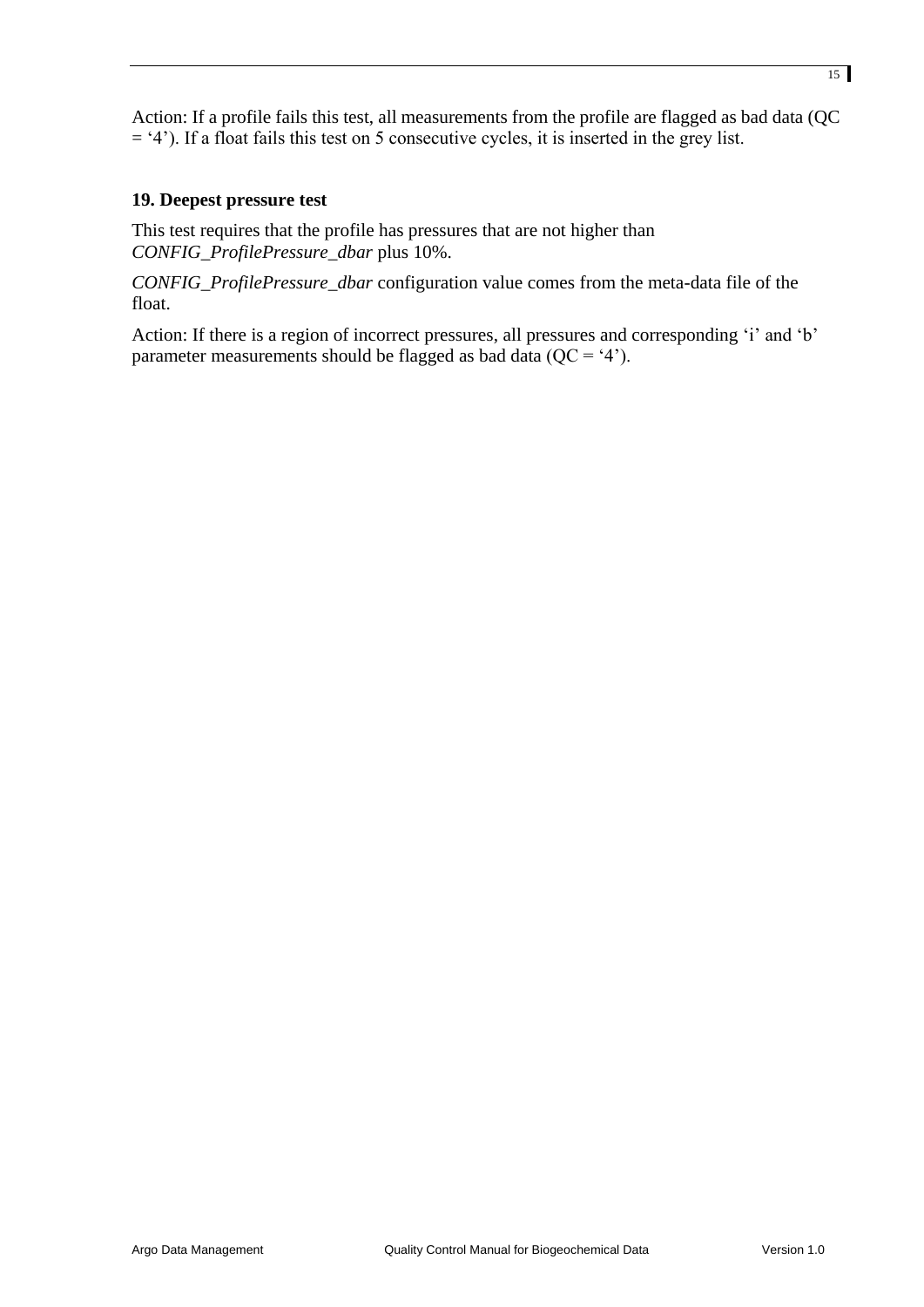# <span id="page-15-0"></span>2.2.2. Specific Argo real-time quality control tests on vertical profiles

<span id="page-15-1"></span>2.2.2.1. For DOXY

<span id="page-15-2"></span>No specific tests are defined yet for DOXY parameter.

2.2.2.2. For CHLA

#### **63. CHLA specific Argo real-time quality control tests**

<span id="page-15-9"></span>CHLA specific tests are described in "Bio-Argo quality control manual for Chlorophyll-A concentration" ([#RD4\)](#page-15-9).

<span id="page-15-3"></span>They all should be reported with the same test #63.

2.2.2.3. For BBP

#### **62. BBP specific Argo real-time quality control tests**

BBP specific tests are described in "Quality control for Bio-Argo particle backscattering" ([#RD5\)](#page-4-3)

<span id="page-15-4"></span>They all should be reported with the same test #62.

#### 2.2.2.4. For IRRADIANCE

#### **61. IRRADIANCE specific Argo real-time quality control tests**

IRRADIANCE specific tests are described in "Quality control manual for radiometry" ([#RD6\)](#page-4-4) They all should be reported with the same test #61.

#### <span id="page-15-5"></span>2.2.2.5. For PAR

#### **60. PAR specific Argo real-time quality control tests**

PAR specific tests are described in "Quality control manual for radiometry" ([#RD6\)](#page-4-4) They all should be reported with the same test #60.

#### <span id="page-15-6"></span>2.2.2.6. For NITRATE

#### **59. NITRATE specific Argo real-time quality control tests**

NITRATE specific tests are described in "Quality control manual for Nitrate concentration"  $(\text{\#RD7})$ 

<span id="page-15-7"></span>They all should be reported with the same test #59.

#### <span id="page-15-10"></span>2.2.2.7. For CDOM

#### **58. CDOM specific Argo real-time quality control tests**

CDOM specific tests are described in "Quality control manual for CDOM" ([#RD8\)](#page-15-10)

<span id="page-15-8"></span>They all should be reported with the same test #58.

#### 2.2.3. Test application order on vertical profiles

The Argo real time QC tests on vertical profiles are applied in the order described in the following table.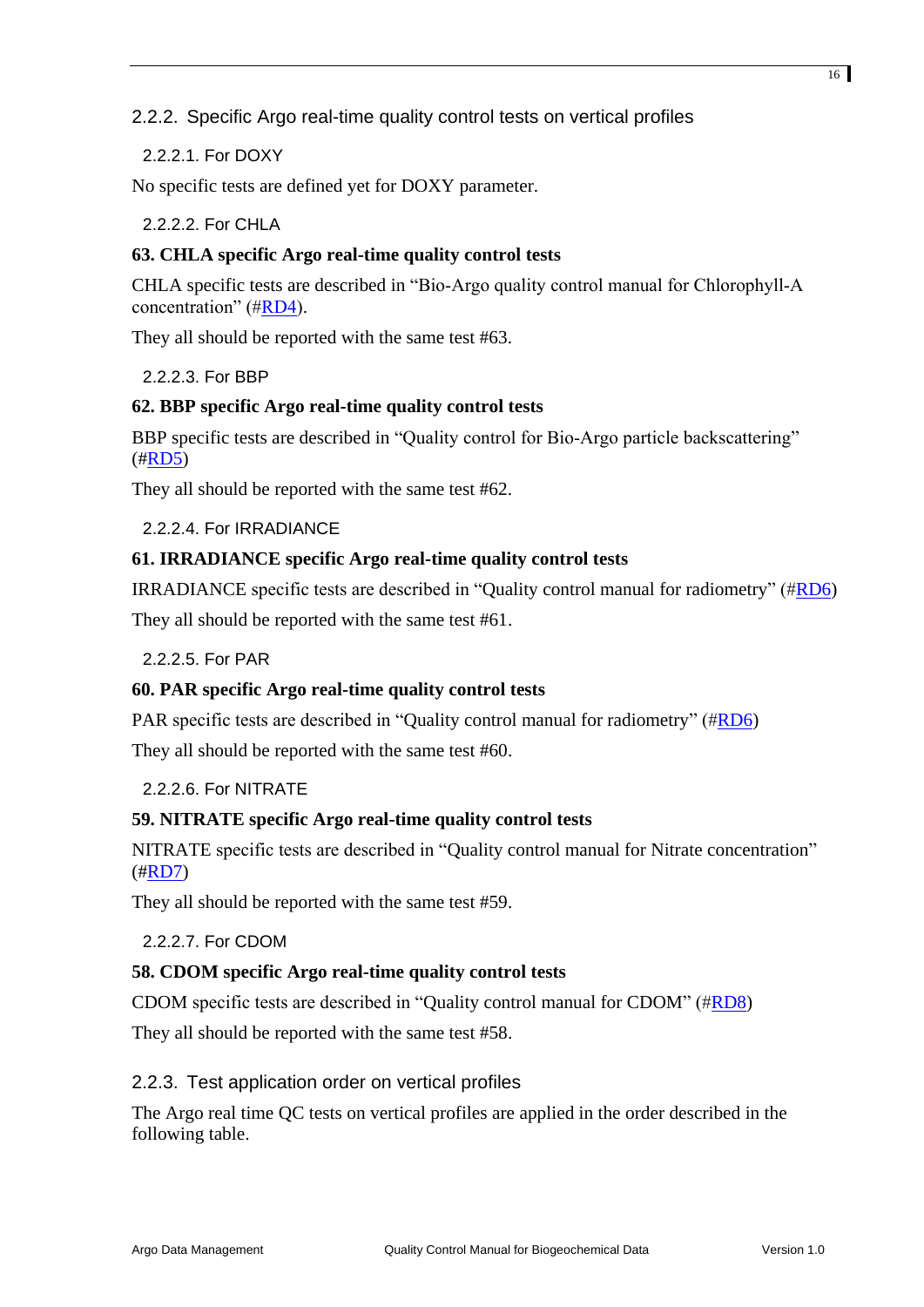| <b>Order</b>   | <b>Test number</b> | <b>Test name</b>                        |
|----------------|--------------------|-----------------------------------------|
|                | 19                 | Deepest pressure test                   |
| $\overline{2}$ |                    | Platform Identification test            |
| 3              | $\overline{2}$     | Impossible Date test                    |
| 4              | 3                  | Impossible Location test                |
| 5              | 4                  | Position on Land test                   |
| 6              | 5                  | Impossible Speed test                   |
| 7              | 6                  | Global Range test                       |
| 8              |                    | <b>Regional Range test</b>              |
| 9              | 9                  | Spike test                              |
| 10             | 11                 | <b>Gradient test</b>                    |
| 11             | 12                 | Digit Rollover test                     |
| 12             | 13                 | <b>Stuck Value test</b>                 |
| 13             | 15                 | Grey List test                          |
| 14             | 16                 | Gross temperature sensor drift          |
| 15             | 18                 | Frozen profile                          |
| 16             | "appropriate test  | Biogeochemical parameter specific tests |
|                | number"            |                                         |
| 17             | 17                 | Visual QC                               |

<span id="page-16-0"></span>2.2.4. Scientific calibration information for each profile

If PARAMETER\_DATA\_MODE is 'R', there is no reason to fill the scientific calibration information, thus:

| For PARAMs (B-Argo PARAMs and I-Argo PARAMs) in 'R'-mode |           |
|----------------------------------------------------------|-----------|
| SCIENTIFIC CALIB COMMENT                                 | FillValue |
| SCIENTIFIC CALIB EQUATION                                | FillValue |
| SCIENTIFIC CALIB COEFFICIENT                             | FillValue |
| SCIENTIFIC CALIB DATE                                    | FillValue |

A specific comment should however be set for PRES parameter

| For PRES                     |                                                            |
|------------------------------|------------------------------------------------------------|
| SCIENTIFIC CALIB COMMENT     | 'Adjusted values are provided<br>in the core profile file' |
| SCIENTIFIC CALIB EQUATION    | FillValue                                                  |
| SCIENTIFIC CALIB COEFFICIENT | FillValue                                                  |
| SCIENTIFIC CALIB DATE        | FillValue                                                  |

(see in Chapter [3](#page-23-0) and Chapter [0](#page-24-0) how to fill scientific calibration information when PARAMETER DATA MODE is 'A' or 'D' respectively).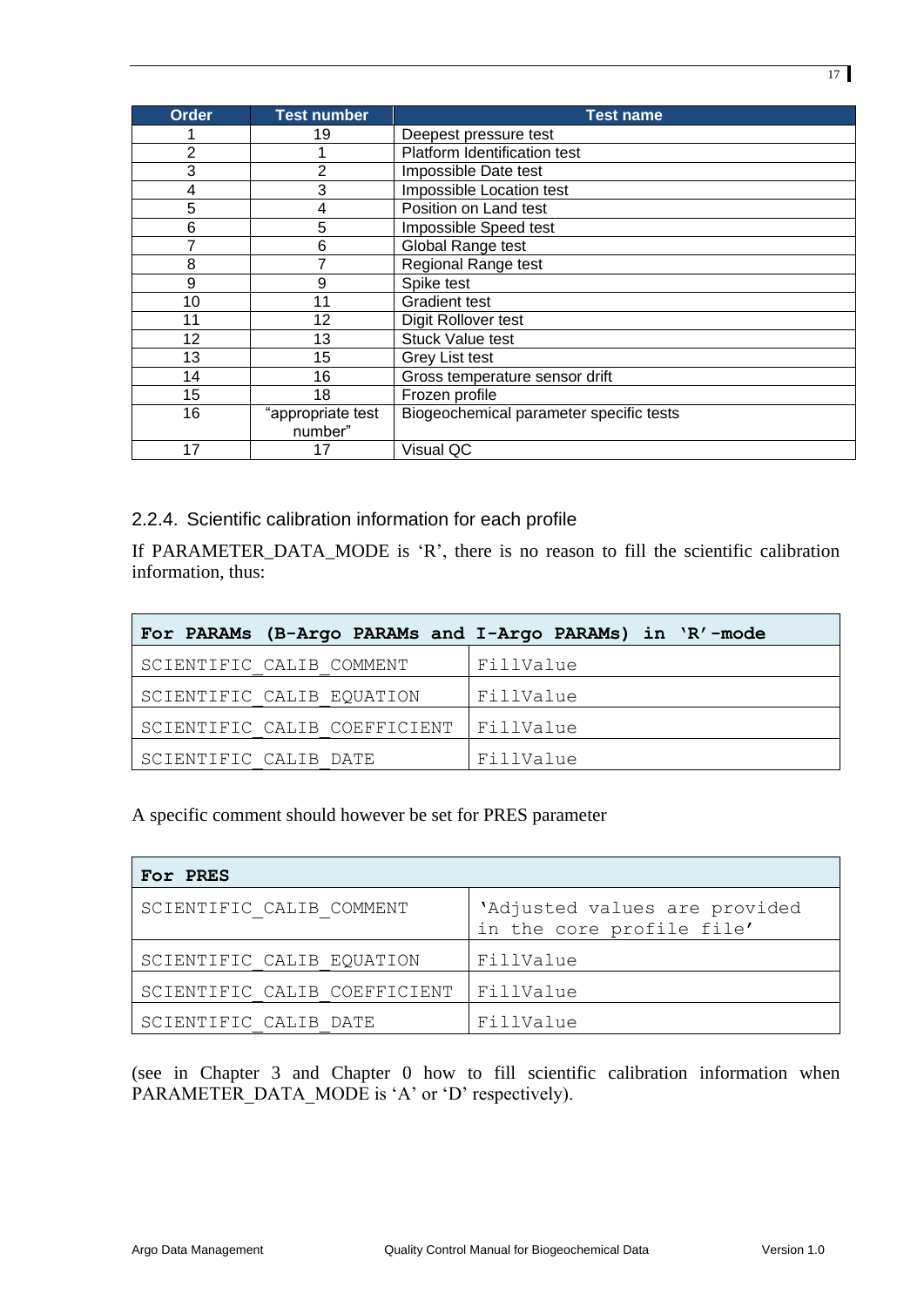# <span id="page-17-0"></span>**2.3. Argo real-time quality control tests on trajectories**

The following tests are applied in real-time on trajectory data.

Some trajectory data are duplicates of vertical profile ones (for example dated levels of PROVOR/ARVOR profiles are present in the profile file (without their times) and duplicated in the trajectory file (with their associated times)). These data should be duplicated with their associated QC values, which were set during the real-time quality control tests performed on the vertical profiles.

# <span id="page-17-1"></span>2.3.1. Common Argo real-time quality control tests on trajectories

# **1. Platform identification**

See Argo quality control manual ([#RD1\)](#page-4-0).

#### **2. Impossible date test**

See Argo quality control manual ([#RD1\)](#page-4-0).

#### **3. Impossible location test**

See Argo quality control manual ([#RD1\)](#page-4-0).

#### **4. Position on land test**

See Argo quality control manual ([#RD1\)](#page-4-0).

#### **5. Impossible speed test**

See Argo quality control manual ([#RD1\)](#page-4-0).

#### **6. Global range test**

This test applies a gross filter on observed values for DOXY, TEMP\_DOXY, CHLA and BBP.

- DOXY in range  $[-5, 600]$  micromoles/kg
- TEMP\_DOXY in range  $[-2.5, 40.0]$  °C
- CHLA in range  $[-0.1, 50]$  mg/m<sup>3</sup> ([#RD4\)](#page-15-9)
- BBP700 in range [-0.000025, 0.1] m<sup>-1</sup> ([#RD5\)](#page-4-3)
- BBP532 in range  $[-0.000005, 0.1]$  m<sup>-1</sup> ([#RD5\)](#page-4-3)

Note that, as statistical values can also be stored in the trajectory file, the global range test should not be performed for all measurement codes. In particular relative measurement code "MC minus 6" is used to store standard deviation values and should then be excluded from this test.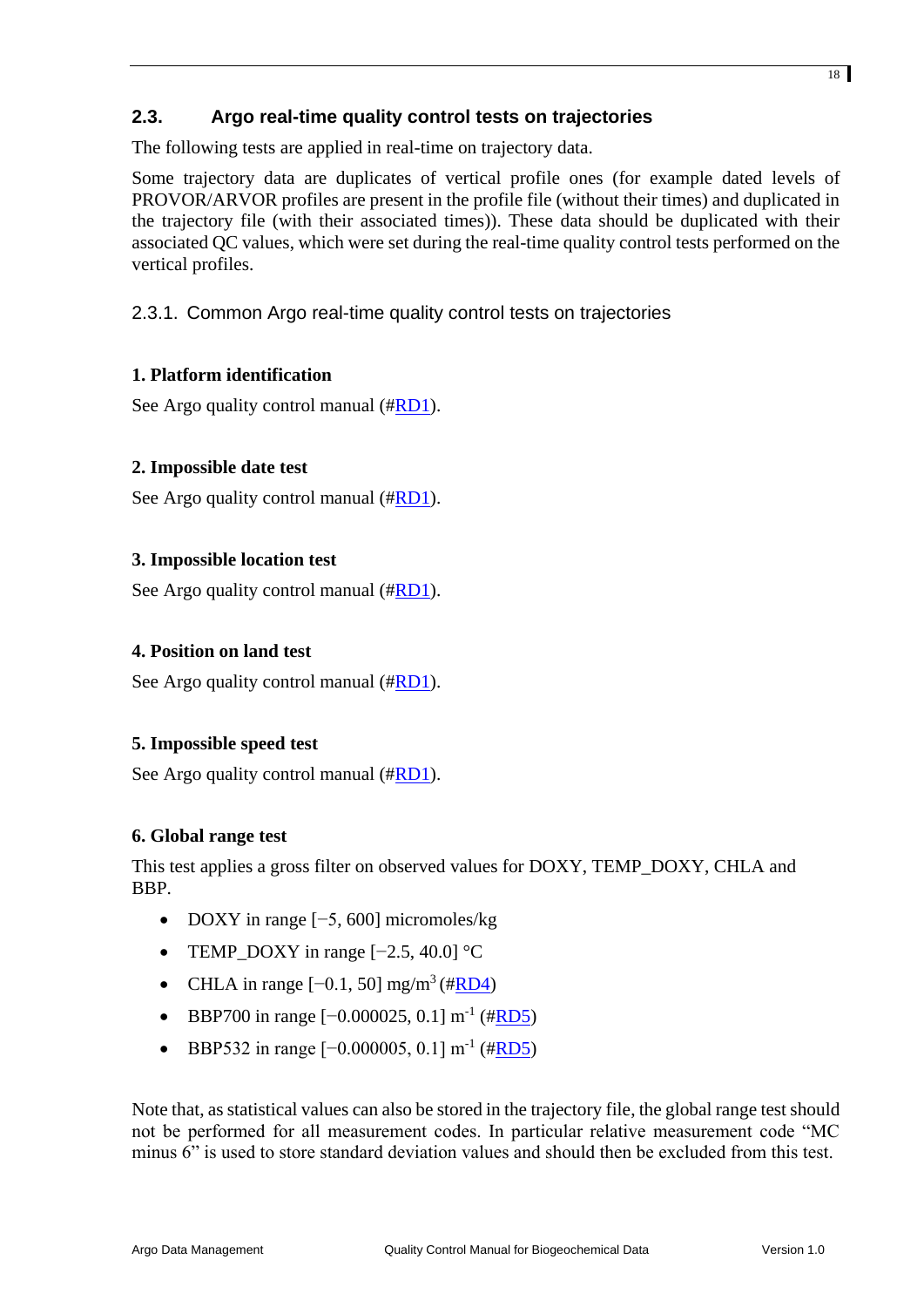Action: Values that fail this test should be flagged with a QC = '4' for DOXY, TEMP\_DOXY and CHLA and with a  $QC = '3'$  for BBP700 and BBP532.

#### **7. Regional range test**

This test applies to certain regions of the world where conditions can be further qualified. In this case, specific ranges for observations from the Mediterranean Sea and the Red Sea further restrict what are considered sensible values. The Red Sea is defined by the region 10N, 40E; 20N, 50E; 30N, 30E; 10N, 40E. The Mediterranean Sea is defined by the region 30N, 6W; 30N, 40E; 40N, 35E; 42N, 20E; 50N, 15E; 40N, 5W; 30N, 6W.

Red Sea

• TEMP\_DOXY in range  $[21.7, 40.0]$  °C

Mediterranean Sea

• TEMP\_DOXY in range  $[10.0, 40.0]$  °C

Note that, as statistical values can also be stored in the trajectory file, the regional range test should not be performed for all measurement codes. In particular relative measurement code "MC minus 6" is used to store standard deviation values and should then be excluded from this test.

Action: If a value fails this test, it should be flagged as bad data ( $QC = '4'$ ).

#### **20. Questionable Argos position test**

<span id="page-18-0"></span>See Argo quality control manual ([#RD1\)](#page-4-0).

#### 2.3.2. Specific Argo real-time quality control tests on trajectories

<span id="page-18-1"></span>2.3.2.1. For DOXY

#### **57. DOXY specific Argo real-time quality control tests**

In some cases, float equipped with an oxygen sensor acquired data while at the sea surface. Those data are stored in the trajectory file using the PPOX\_DOXY variable and with the measurement codes MC=1100 and asssociated relative measurement codes (i.e. 1099 to store a single measurement, 1090 to store a serie of measurement, etc ...).

When those measurements are done in the air with Aanderaa optode, they are used to correct bias and drift if necessary. Those data are usable.

When the oxygen sensor is a Seabird SB63, the surface measurements are not acquired in the air but in the water remaining in the CTD sensor (whose pumped was switched off typically at 5 dbar during the ascent). Those data acquired while the float is at the sea surface are not usable.

Action: All oxygen measurements sampled in the air with a Seabird SB63 should be flagged as bad data  $(QC = '4')$ ; (i.e. If (PARAMETER SENSOR = OPTODE DOXY) and (SENSOR MODEL = SBE63 OPTODE) and (MC = 1100 or any relative measurement) then PPOX DOXY  $QC = '4'$ ).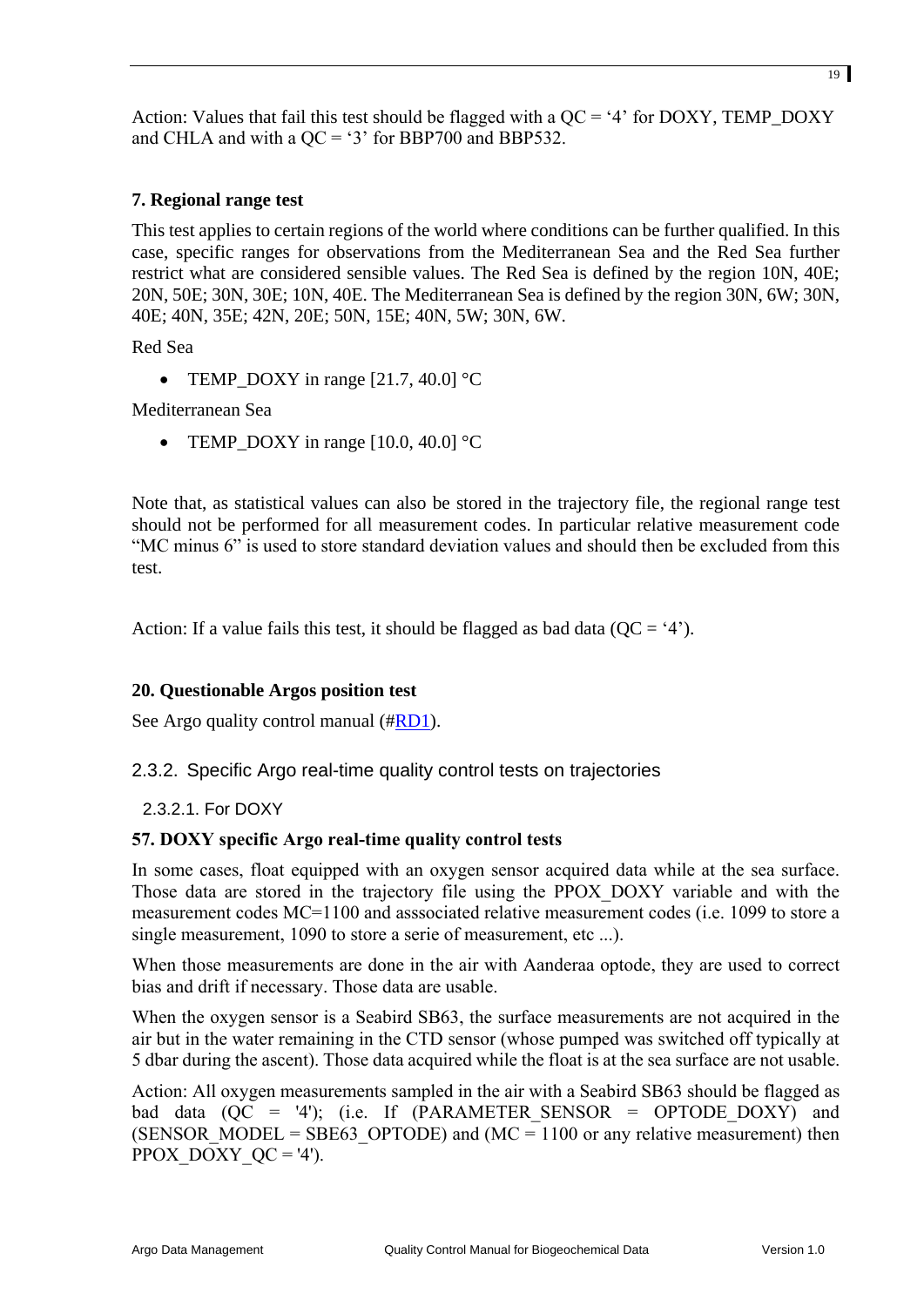# <span id="page-19-0"></span>**2.4. Argo real-time quality control tests on near-surface data**

The near-surface data described in this section are specialised data that are collected with vertical sampling methods different from the primary CTD profiles. These specialised nearsurface data can be selected with a criterium specific to each parameter. They are stored as additional profiles (N\_PROF > 1) and are identifiable by **VERTICAL\_SAMPLING\_SCHEME = "Near-surface sampling"**.

#### <span id="page-19-1"></span>2.4.1. Common Argo real-time quality control tests on near-surface data

This section lists the real-time tests that are common between CTD data and biogeochemical data. The same real-time test numbers for CTD data are used here.

#### **1. Platform identification**

See Argo quality control manual ([#RD1\)](#page-4-0).

#### **2. Impossible date test**

See Argo quality control manual ([#RD1\)](#page-4-0).

#### **3. Impossible location test**

See Argo quality control manual ([#RD1\)](#page-4-0).

#### **4. Position on land test**

See Argo quality control manual ([#RD1\)](#page-4-0).

#### **5. Impossible speed test**

See Argo quality control manual ([#RD1\)](#page-4-0).

#### **6. Global range test**

See [2.2.1.](#page-10-1)

#### **7. Regional range test**

See [2.2.1.](#page-10-1)

#### **9. Spike test**

**Spike test for DOXY and TEMP\_DOXY** See [2.2.1.](#page-10-1)

#### **Spike test for CHLA**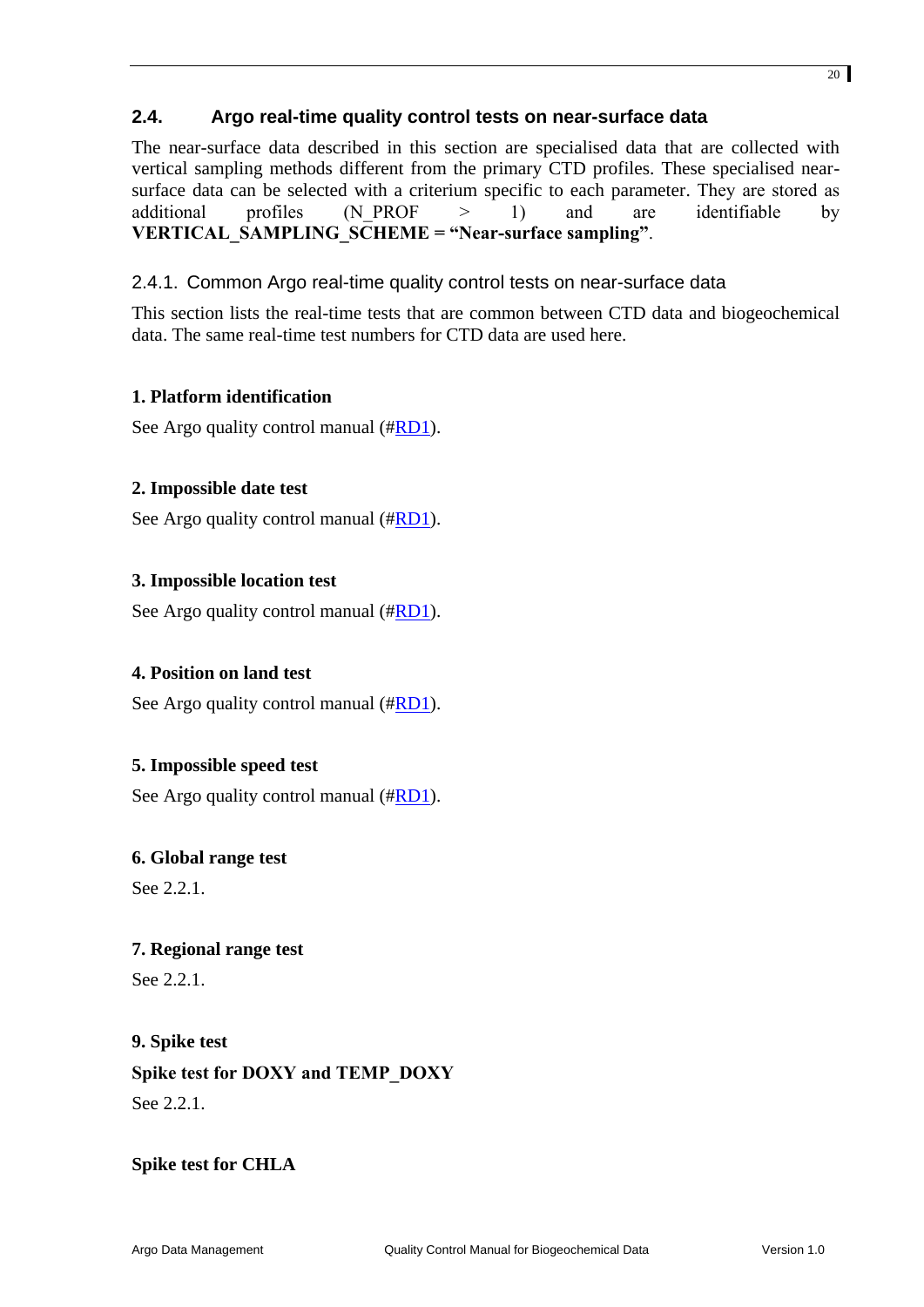See [2.2.1.](#page-10-1)

# **11. Gradient test**

**Gradient test for DOXY and TEMP\_DOXY**

See 2.2.1

#### **12. Digit rollover test**

See [2.2.1.](#page-10-1)

# **15. Grey list**

See Argo quality control manual ([#RD1\)](#page-4-0).

#### **17. Visual QC**

See Argo quality control manual ([#RD1\)](#page-4-0).

#### **19. Deepest pressure test**

See [2.2.1.](#page-10-1)

#### **21. Near-surface unpumped DOXY test**

Unpumped DOXY data from SBE63 oxygen sensor are of dubious quality because the flow rate and the water masses in front of the sensing foil are wrong when the pump is switched off. This test specifies that unpumped (or partially pumped) oxygen data returned by an SBE63 sensor should be flagged as "probably bad data" in real time.

Action: Unpumped (or partially pumped) oxygen data returned by an SBE63 sensor are flagged as "probably bad data" in real time. That is,  $DOXY$   $QC = '3'$ .

#### (a). PROVOR/ARVOR (bin averaged data)

Data returned by some PROVOR/ARVOR floats are bin averaged and are not separated into pumped and unpumped types. This separation is done during data processing at the DACs by checking when the CTD pump is switched off.

Please refer to the document "Argo DAC profile cookbook" on how to identify unpumped or Partially-pumped near-surface data from PROVOR/ARVOR floats.

# *(b) To be specified for other float types if relevant*

#### **22. Near-surface mixed air/water test**

#### **Near-surface mixed air/water test for DOXY and TEMP\_DOXY**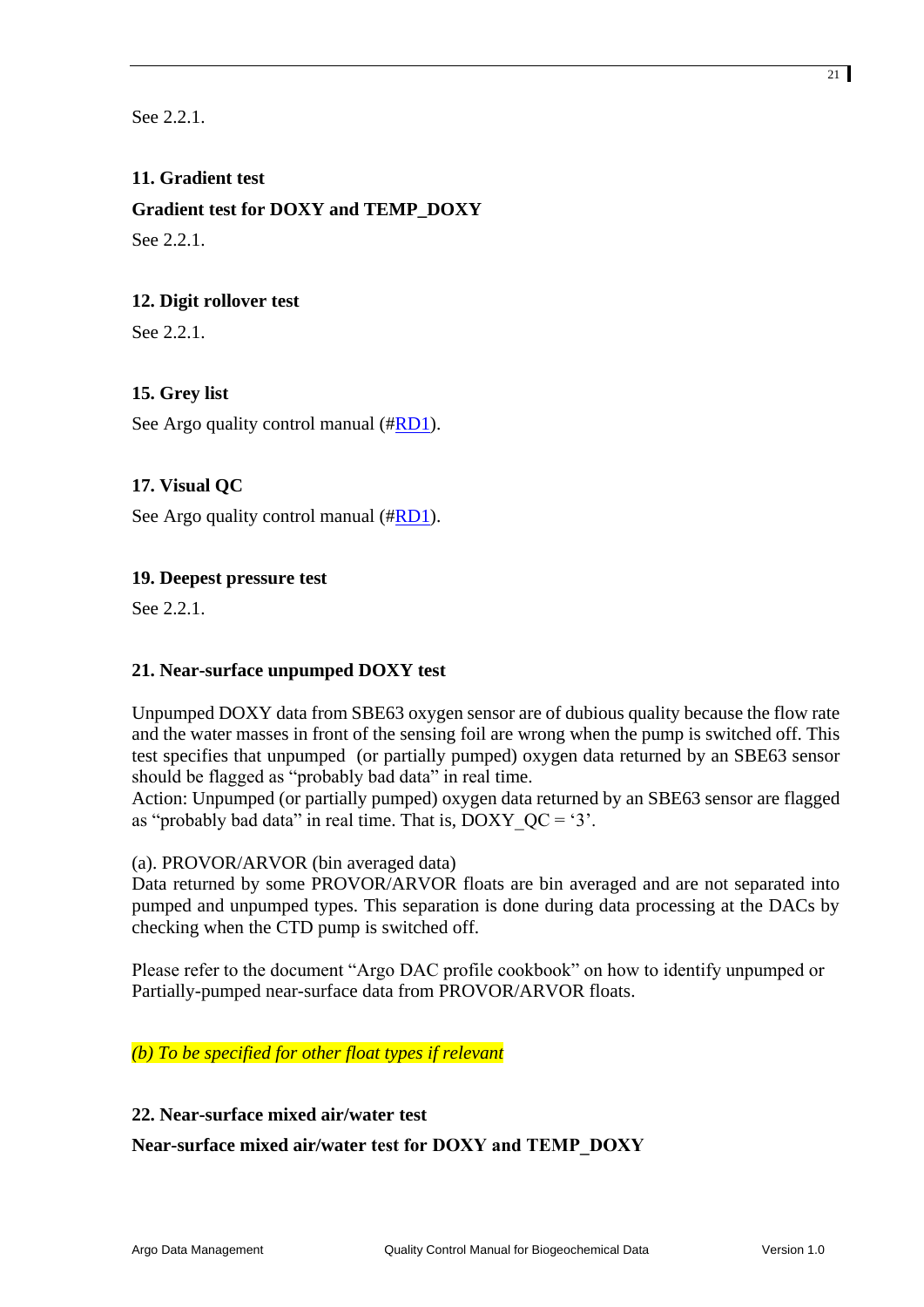Most near-surface profiles extend all the way to the sea surface. Therefore the shallowest part of a near-surface profile will contain some mixed air/water measurements. This test identifies broadly the pressures at which this shallowest part of a near-surface profile takes place, and specifies that data in that pressure range are "probably bad data".

Action: Data from the shallowest part of a near-surface profile, which may contain mixed air/water measurements, are flagged as "probably bad data"  $(QC = '3')$  in real-time.

(a). PROVOR/ARVOR (bin-averaged data)

For PROVOR/ARVOR floats that return bin-averaged data, if the first bin closest to the sea surface has  $PRES \leq 1$  dbar, then the temperature value from that first bin is suspected to contain averages of mixed air/water measurements and should be flagged as "probably bad data". That is, TEMP\_DOXY  $QC = '3'.$ 

(b). PROVOR/ARVOR (spot-sampled data)

For PROVOR/ARVOR floats that return spot-sampled data, temperature observed at PRES  $\le$ 0.5 dbar should be flagged as "probably bad data". That is, TEMP\_DOXY  $QC = '3'$ .

(c). NOVA

**TBD** 

(d). APEX

TBD

<span id="page-21-0"></span>2.4.2. Specific Argo real-time quality control tests on near-surface data

<span id="page-21-1"></span>No specific tests are defined yet on near-surface data.

2.4.3. Test application order on near-surface profiles

The Argo real time QC tests on near-surface profiles are applied in the order described in the following table.

| <b>Order</b>   | <b>Test number</b> | <b>Test name</b>                        |
|----------------|--------------------|-----------------------------------------|
|                | 19                 | Deepest pressure test                   |
| $\overline{2}$ |                    | Platform Identification test            |
| 3              | 2                  | Impossible Date test                    |
| 4              | 3                  | Impossible Location test                |
| 5              | 4                  | Position on Land test                   |
| 6              | 5                  | Impossible Speed test                   |
|                | 21                 | Near-surface unpumped CTD salinity test |
| 8              | 22                 | Near-surface mixed air/water test       |
| 9              | 6                  | Global Range test                       |
| 10             |                    | <b>Regional Range test</b>              |
| 11             | 9                  | Spike test                              |
| 12             | 11                 | <b>Gradient test</b>                    |
| 13             | 12                 | Digit Rollover test                     |
| 14             | 15                 | Grey List test                          |
| 15             | 17                 | Visual QC                               |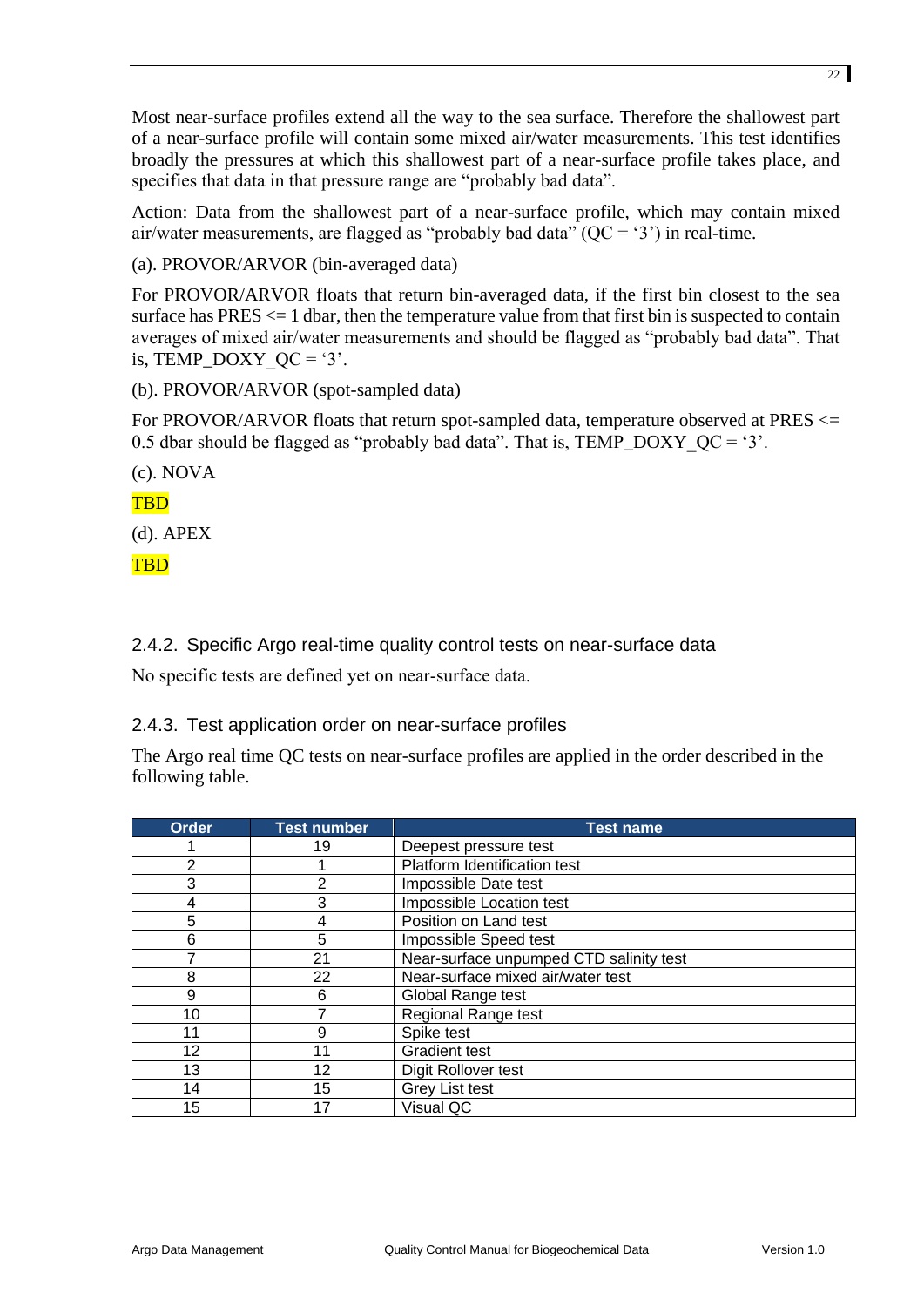# <span id="page-22-0"></span>**2.5. Argo real-time quality control tests for deep float data**

Some profiling floats equipped with an oxygen sensor have the capability to sample deeper than the original Argo profiling pressure target of 2000 dbar. However the accuracy of the raw data from these deep Argo floats below 2000 dbar is not yet well understood. Pilot studies of deep Argo data indicated possible pressure dependent salinity and oxygen bias, and the performance of the pressure sensor below 2000 dbar has not been validated by manufacturers. Therefore an interim real-time quality control flag scheme is implemented to warn users that the raw data from deep Argo floats below 2000 dbar may not be suitable for research applications requiring high data accuracy.

# **Test 23. Interim rtqc flag scheme for float data deeper than 2000 dbar**

This test specifies that for float data deeper than 2000 dbar:

- real-time QC flag = '2' for temperature (TEMP\_DOXY);
- real-time OC flag  $=$  '3' for oxygen (DOXY) and associated intermediate parameters (XXX\_DOXY).

Action:

For profiles from deep Argo floats that extend deeper than 2000 dbar, real-time qc, tests defined previously should be applied to the full-depth profiles. Float data deeper than 2000 dbar that have passed all previous real-time qc tests should be flagged in the following way TEMP\_DOXY\_QC = '2',DOXY\_QC = '3'.

# <span id="page-22-1"></span>**2.6. Quality control flag application policy**

The QC flag value assigned by a test cannot override a higher value from a previous test. Example: a QC flag '4' (bad data) set by Test 11 (gradient test) cannot be decreased to QC flag '3' (bad data that are potentially correctable) set by Test 15 (grey list).

A value with QC flag '4' (bad data) or '3' (bad data that are potentially correctable) is ignored by the quality control tests.

When a biogeochemical parameter is calculated from other intermediate ('i' parameter) or biogeochemical ('b' parameter) data, its associated QC is initialized to the worse QC value of the input data.

For example, CHLA ('b' parameter) is calculated from FLUORESCENCE CHLA ('i' parameter), then if FLUORESCENCE CHLA  $QC = '4'$  after the stuck value test, the corresponding CHLA\_QC is initialized to '4'.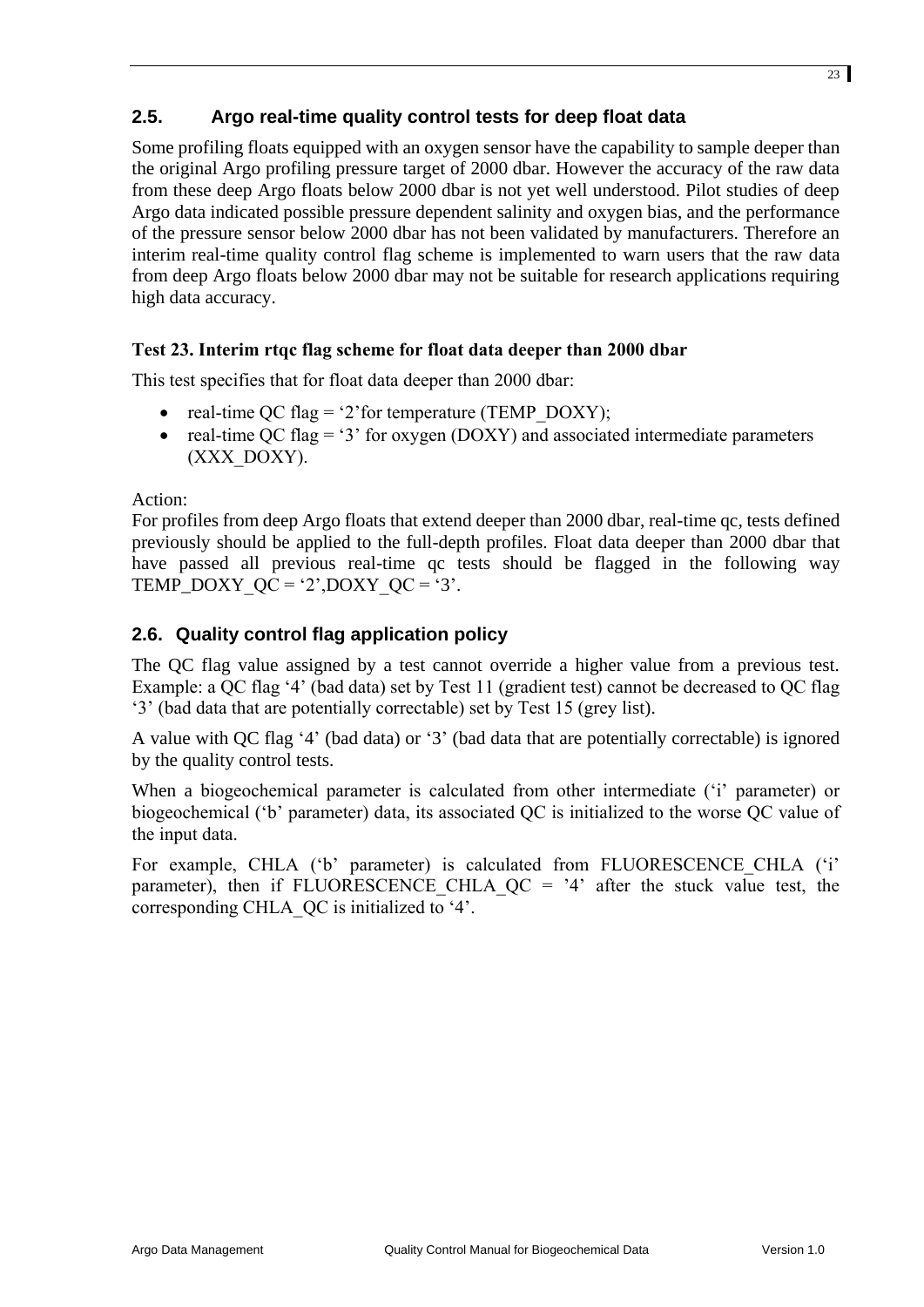# <span id="page-23-0"></span>**3. Real-Time quality control of biogeochemical data adjusted in Real-Time**

# <span id="page-23-1"></span>**3.1. Argo real-time quality control tests on vertical profiles**

Some biogeochemical data receive an adjustment in real time. As a consequence, the real-time quality control tests defined in the previous section are performed on the ADJUSTED parameters similarly to the raw parameters. For example, NITRATE and NITRATE\_ADJUSTED are provided in real time as well as CHLA and CHLA\_ADJUSTED. The corresponding QC fields, NITRATE\_ADJUSTED\_QC and CHLA\_ADJUSTED\_QC, are assessed automatically.

Some real-time adjustment methods are accompanied by error estimates and therefore B-Argo PARAMs ADJUSTED ERROR fields could also be filled.

#### <span id="page-23-2"></span>3.2. Scientific calibration information for each profile

When a biogeochemical parameter ('b' parameter) has been through an adjustment procedure, its PARAMETER DATA MODE is set to 'A' which means "adjusted in real-time". The PARAMETER\_DATA\_MODE of all intermediate parameters ('i' parameters) associated to this adjusted biogeochemical parameter are also set to 'A' when they have an \_ADJUSTED field (but let to 'R' if not).

If PARAMETER\_DATA\_MODE is 'A', none of the scientific calibration information should be set to FillValue and every information should be filled.

As mentioned in [§1,](#page-6-0) for I-Argo <PARAM>, while <PARAM>\_QC and PROFILE <PARAM> OC are mandatory,  $\leq$ PARAM> ADJUSTED, <PARAM>\_ADJUSTED\_QC and <PARAM>\_ADJUSTED\_ERROR are optional (DAC decision).

| For I-Argo PARAMs with no corresponding ADJUSTED field and<br>for which the associated B-Argo PARAMs have been through<br>adjustment in real-time |                               |  |
|---------------------------------------------------------------------------------------------------------------------------------------------------|-------------------------------|--|
| SCIENTIFIC CALIB COMMENT                                                                                                                          | 'not applicable'              |  |
| SCIENTIFIC CALIB EQUATION                                                                                                                         | 'not applicable'              |  |
| SCIENTIFIC CALIB COEFFICIENT                                                                                                                      | 'not applicable'              |  |
| SCIENTIFIC CALIB DATE                                                                                                                             | YYYYMMDDHHMISS <sup>(*)</sup> |  |

**For I-Argo PARAMs with corresponding \_ADJUSTED fields and for which the associated B-Argo PARAMs have been through adjustment in real-time**

| SCIENTIFIC CALIB COMMENT  | Content depends on <param/> . See<br>#RD4 for CHLA, |
|---------------------------|-----------------------------------------------------|
|                           | #RD7 for NITRATE,                                   |
|                           | #RD8 for CDOM.                                      |
| SCIENTIFIC CALIB EQUATION | Content depends on <param/> . See                   |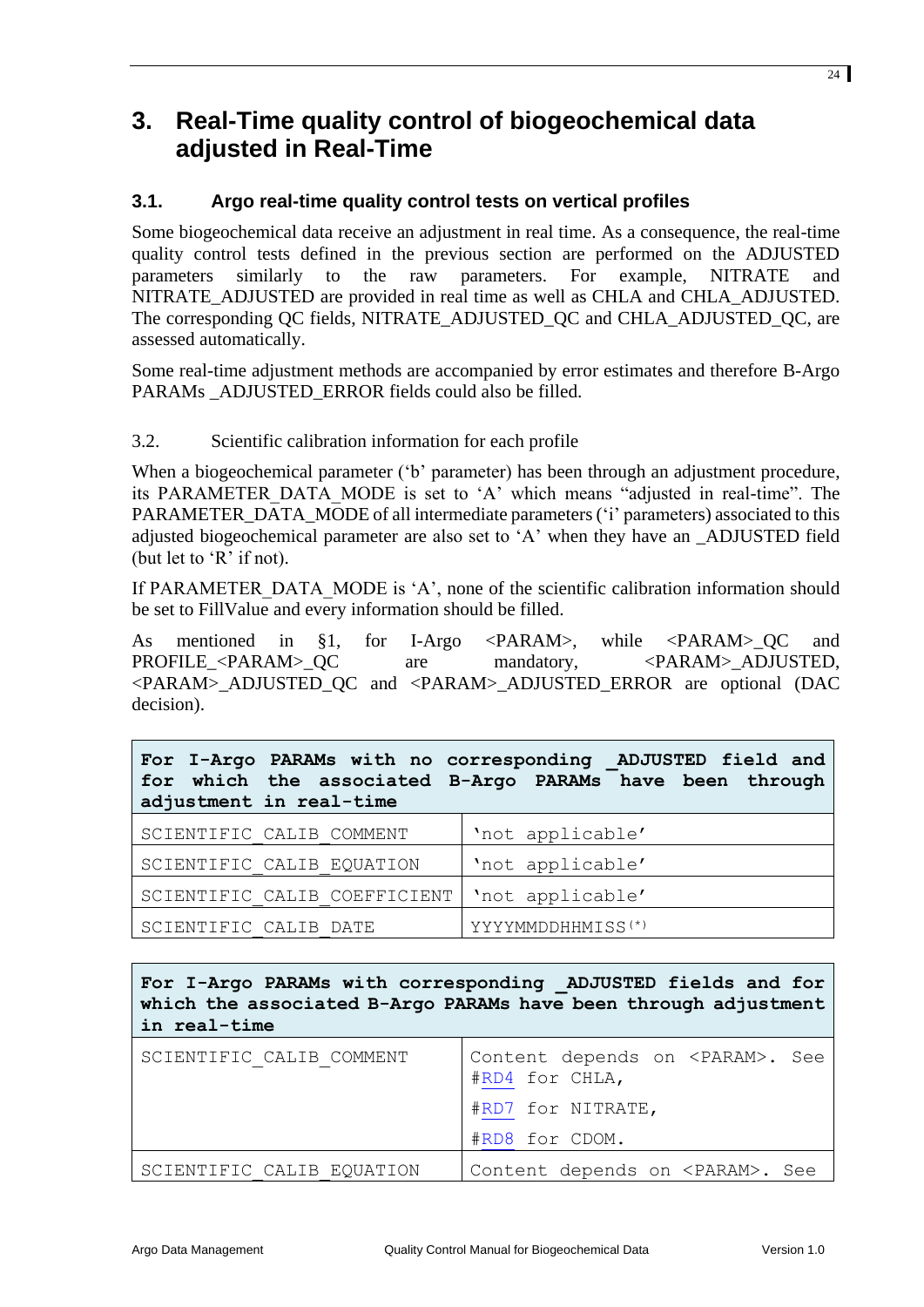|                              | #RD4 for CHLA,                                      |
|------------------------------|-----------------------------------------------------|
|                              | #RD7 for NITRATE,                                   |
|                              | #RD8 for CDOM.                                      |
| SCIENTIFIC CALIB COEFFICIENT | Content depends on <param/> . See<br>#RD4 for CHLA, |
|                              | #RD7 for NITRATE,                                   |
|                              | #RD8 for CDOM.                                      |
| SCIENTIFIC CALIB DATE        | YYYYMMDDHHMISS <sup>(*)</sup>                       |

| Time                         | For B-Argo PARAMs that have been through adjustment in Real- |
|------------------------------|--------------------------------------------------------------|
| SCIENTIFIC CALIB COMMENT     | Content depends on <param/> . See<br>#RD4 for CHLA,          |
|                              | #RD7 for NITRATE,                                            |
|                              | #RD8 for CDOM.                                               |
| SCIENTIFIC CALIB EQUATION    | Content depends on <param/> . See<br>#RD4 for CHLA,          |
|                              | #RD7 for NITRATE,                                            |
|                              | #RD8 for CDOM.                                               |
| SCIENTIFIC CALIB COEFFICIENT | Content depends on <param/> . See<br>#RD4 for CHLA,          |
|                              | #RD7 for NITRATE,                                            |
|                              | #RD8 for CDOM.                                               |
| SCIENTIFIC CALIB DATE        | YYYYMMDDHHMISS <sup>(*)</sup>                                |

(\*): for a given calibration, the SCIENTIFIC\_CALIB\_DATE of an adjusted B-Argo parameter and of its associated I-Argo parameters should be identical.

The three fields SCIENTIFIC\_CALIB\_COMMENT, \_EQUATION, and \_COEFFICIENT have netCDF dimensions (N\_PROF, N\_CALIB, N\_PARAM, STRING256). This means that for each N\_CALIB, each field is a 256-length character string. If character strings longer than 256-length are needed, the procedure should be separated and stored as multiple N\_CALIB.

For a single calibration that needs multiple N\_CALIB:

- the SCIENTIFIC\_CALIB\_DATE should be identical for all N\_CALIB,
- <span id="page-24-0"></span>• once the different fields are correctly filled, the remaining empty fields (unused) should be filled as follows:
	- SCIENTIFIC\_CALIB\_COMMENT: 'No additional comment',
	- $\checkmark$  SCIENTIFIC\_CALIB\_EQUATION: 'No additional equation',
	- $\checkmark$  SCIENTIFIC CALIB COEFFICIENT:'No additional coefficient'.

25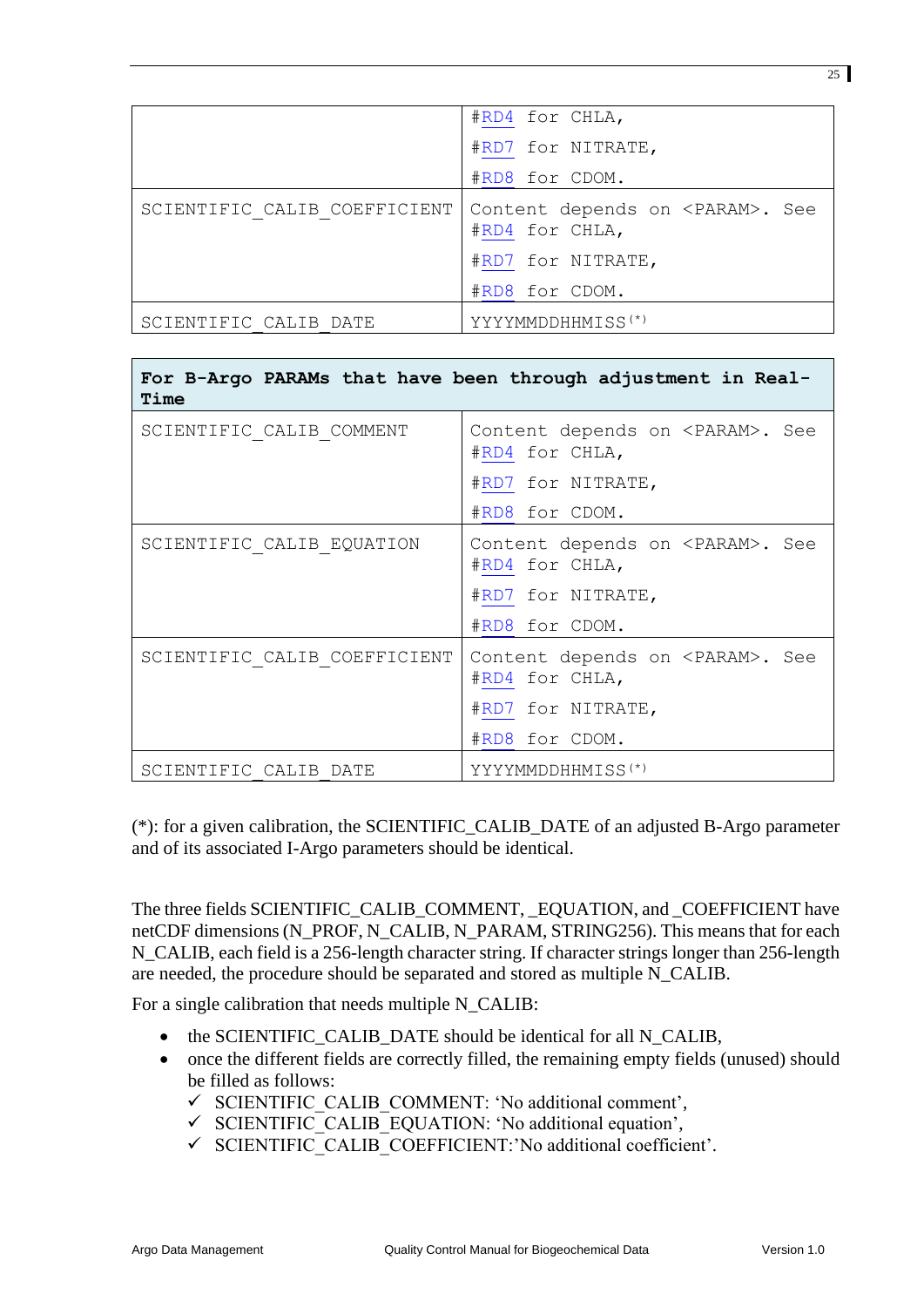# <span id="page-25-0"></span>**4. Delayed mode quality control of biogeochemical data**

# <span id="page-25-1"></span>**4.1. Editing raw qc and adjusted qc flags in delayed-mode**

Delayed-mode operators should examine profile data for pointwise errors such as spikes and jumps, and edit and check the qc flags in <PARAM>\_QC and <PARAM>\_ADJUSTED\_QC (when the adjustment is performed in Real Time). Here, <PARAM> refers to the biogeochemical parameters that have been through the delayed-mode process.

Examples where <PARAM>\_QC, <PARAM>\_ADJUSTED\_QC should be edited in delayedmode include:

- $\bullet$  <PARAM> OC/<PARAM> ADJUSTED OC should be changed to '4' for bad and uncorrectable data that are not detected by the real-time tests; and
- $\bullet$  <PARAM> OC/<PARAM> ADJUSTED OC should be changed to '1' or '2' for good data that are wrongly identified as probably bad by the real-time tests.

# <span id="page-25-2"></span>**4.2. Compulsory variables to be filled in a BD profile file**

This section lists the compulsory variables that must be filled in an Argo netCDF B- profile file that has been through the delayed-mode process.

# <span id="page-25-3"></span>4.2.1. QC and ADJUSTED variables

Each B-Argo <PARAM> has 5 mandatory qc and adjusted variables in the B- profile file:

- <PARAM>\_QC
- PROFILE\_<PARAM>\_QC
- <PARAM>\_ADJUSTED
- <PARAM> ADJUSTED OC
- <PARAM> ADJUSTED ERROR

When a B-Argo <PARAM> has been through the delayed-mode process, the above 5 mandatory  $q$  and adjusted variables must be filled in the BD profile file. PROFILE <PARAM> OC should be re-computed when <PARAM>\_ADJUSTED\_QC becomes available.

For I-Argo <PARAM>, <PARAM> OC and PROFILE <PARAM> OC are mandatory, but the 3 adjusted variables are optional in the B- profile file: <PARAM>\_ADJUSTED, <PARAM>\_ADJUSTED\_QC, <PARAM>\_ADJUSTED\_ERROR.

If a data centre chooses to include these 3 adjusted variables for I-Argo <PARAM> in the Bprofile file, then these 3 adjusted variables must be filled when the I-Argo <PARAM> has been through the delayed-mode process, and PROFILE\_<PARAM>\_QC should be re-computed with <PARAM>\_ADJUSTED\_QC.

Note that PRES in the B- profile file does not carry any qc or adjusted variables. It is used as a stand-alone vertical index that links the core- and b- files. Users who want delayed-mode adjusted pressure values (PRES\_ADJUSTED) should obtain them from the core- files.

#### <span id="page-25-4"></span>4.2.2. Scientific calibration information for each profile

It is compulsory to fill the scientific calibration section of a BD- profile file.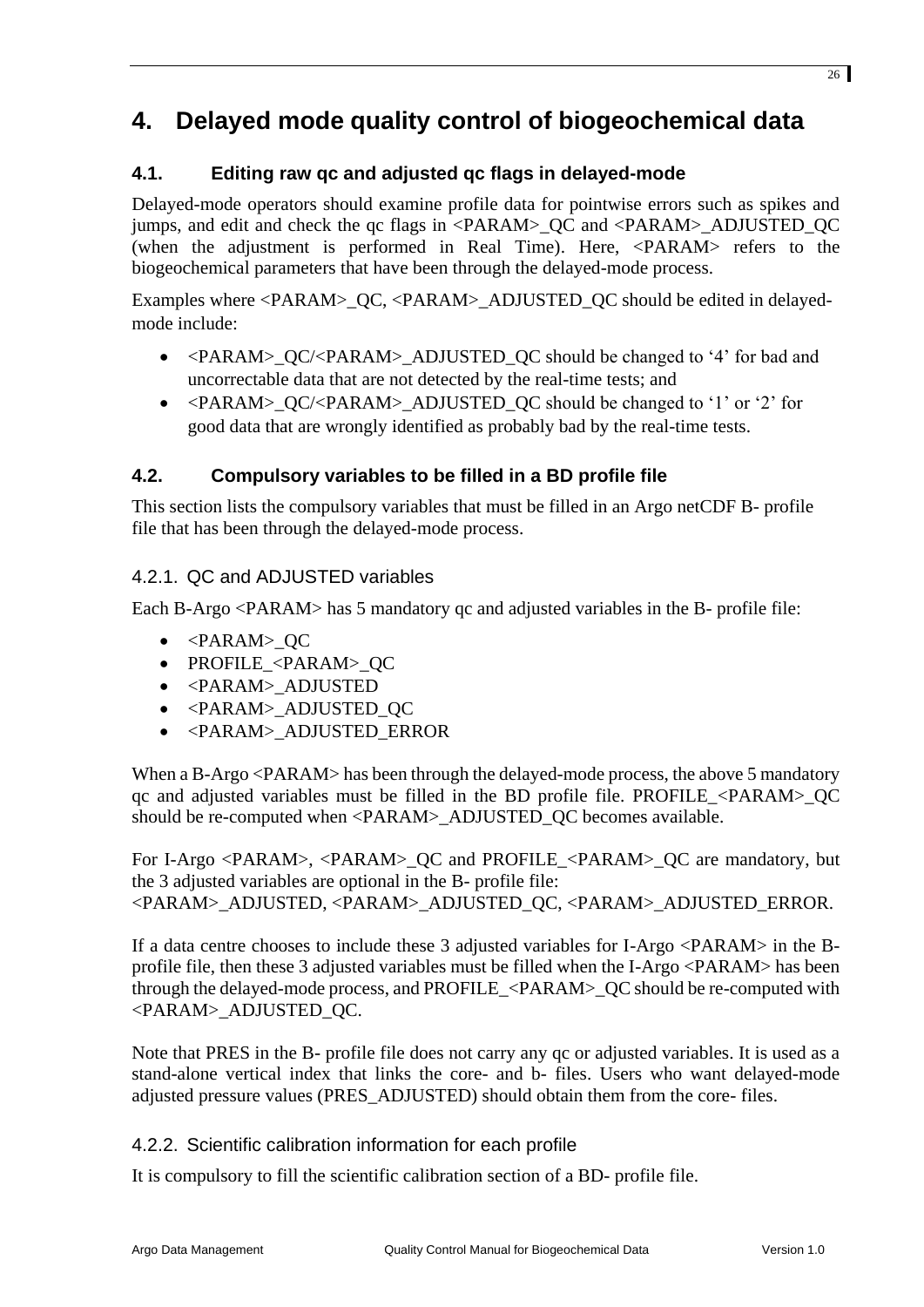PARAMETER should contain every parameter recorded in STATION\_PARAMETER (including PRES), even though not all STATION\_PARAMETER have delayed-mode qc.

When a biogeochemical parameter ('b' parameter) has been through a delayed-mode procedure its PARAMETER\_DATA\_MODE is set to 'D'. The PARAMETER\_DATA\_MODE of all intermediate parameters ('i' parameters) associated to this adjusted biogeochemical parameter are also set to 'D' when they have an \_ADJUSTED field (but let to 'R' if not).

If PARAMETER DATA MODE is 'D', none of the scientific calibration information should be set to FillValue and every information should be filled.

Here are the indications on how to fill the scientific calibration section of a BD profile file.

| For I-Argo PARAMs with no corresponding ADJUSTED field and for |  |  |  |  |
|----------------------------------------------------------------|--|--|--|--|
| which the associated B-Argo PARAMs have been through delayed-  |  |  |  |  |
| mode qc                                                        |  |  |  |  |

| SCIENTIFIC CALIB COMMENT     | 'not applicable'              |
|------------------------------|-------------------------------|
| SCIENTIFIC CALIB EQUATION    | 'not applicable'              |
| SCIENTIFIC CALIB COEFFICIENT | 'not applicable'              |
| SCIENTIFIC CALIB DATE        | YYYYMMDDHHMISS <sup>(*)</sup> |

**For I-Argo PARAMs with corresponding \_ADJUSTED fields and for which the associated B-Argo PARAMs have been through delayedmode qc**

| SCIENTIFIC CALIB COMMENT     | Content depends on <param/> (See<br>Section 4.3.4 for intermediate<br>parameters associated to DOXY) |
|------------------------------|------------------------------------------------------------------------------------------------------|
| SCIENTIFIC CALIB EQUATION    | Content depends on <param/> (See<br>Section 4.3.4 for intermediate<br>parameters associated to DOXY) |
| SCIENTIFIC CALIB COEFFICIENT | Content depends on <param/> (See<br>Section 4.3.4 for intermediate<br>parameters associated to DOXY) |
| SCIENTIFIC CALIB DATE        | YYYYMMDDHHMISS <sup>(*)</sup>                                                                        |

| For PARAMs that have been through delayed-mode qc |                                                           |
|---------------------------------------------------|-----------------------------------------------------------|
| SCIENTIFIC CALIB COMMENT                          | Content depends on <param/> (See<br>Section 4.3 for DOXY) |
| SCIENTIFIC CALIB EQUATION                         | Content depends on <param/> (See<br>Section 4.3 for DOXY) |
| SCIENTIFIC CALIB COEFFICIENT                      | Content depends on <param/> (See<br>Section 4.3 for DOXY) |
| SCIENTIFIC CALIB DATE                             | YYYYMMDDHHMISS <sup>(*)</sup>                             |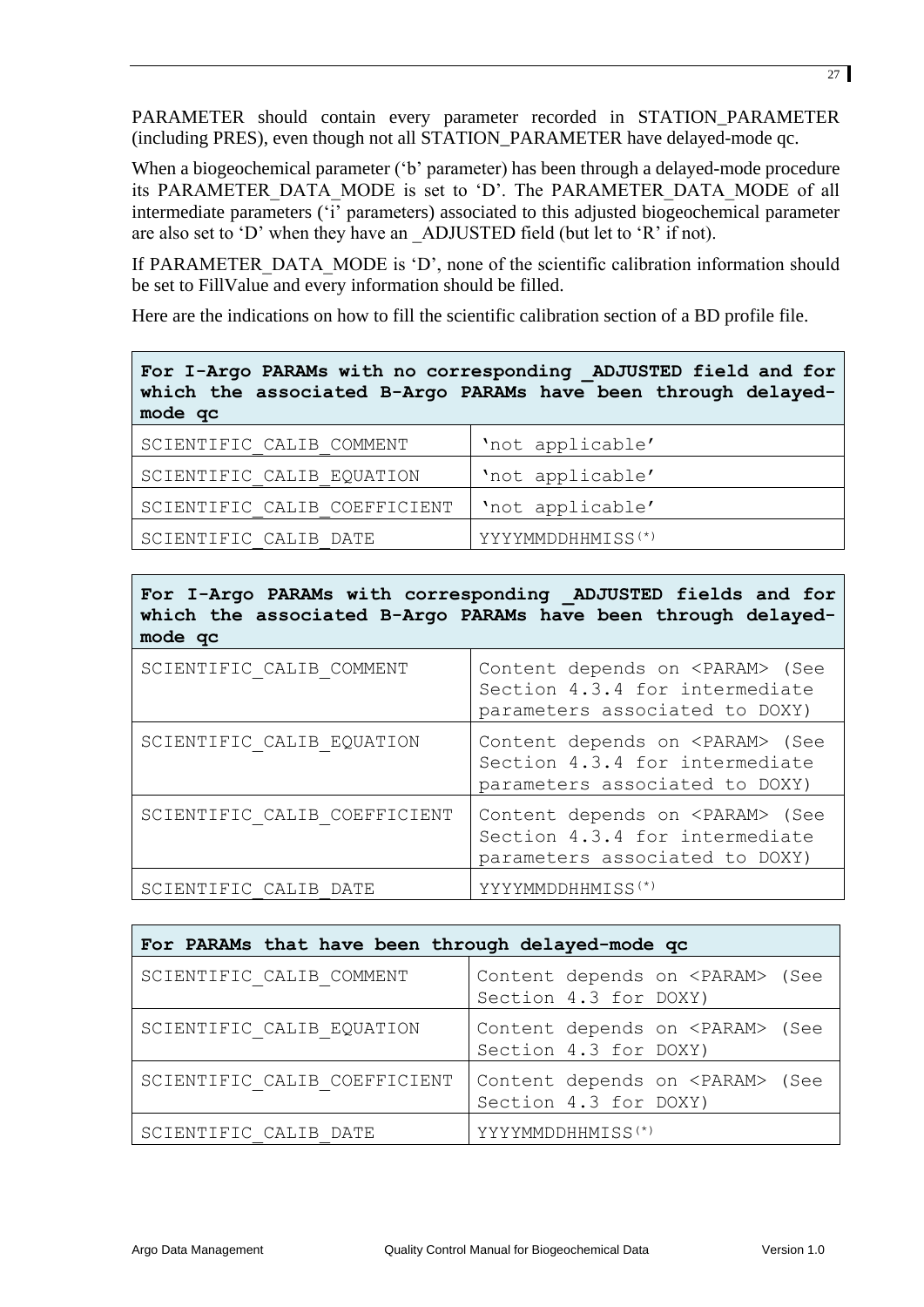(\*): for a given calibration, the SCIENTIFIC\_CALIB\_DATE of an adjusted B-Argo parameter and of its associated I-Argo parameters should be identical.

The three fields SCIENTIFIC\_CALIB\_COMMENT, \_EQUATION, and \_COEFFICIENT have netCDF dimensions (N\_PROF, N\_CALIB, N\_PARAM, STRING256). This means that for each N\_CALIB, each field is a 256-length character string. If character strings longer than 256-length are needed, the procedure should be separated and stored as multiple N\_CALIB.

For a single calibration that needs multiple N\_CALIB:

- the SCIENTIFIC CALIB DATE should be identical for all N\_CALIB,
- once the different fields are correctly filled, the remaining empty fields (unused) should be filled as follows:
	- $\checkmark$  SCIENTIFIC CALIB COMMENT: 'No additional comment',
	- $\checkmark$  SCIENTIFIC\_CALIB\_EQUATION: 'No additional equation',
	- $\checkmark$  SCIENTIFIC\_CALIB\_COEFFICIENT:'No additional coefficient'.

# <span id="page-27-0"></span>4.2.3. Other variables in a BD profile file

Here are other variables in a B- profile file that need to be updated after delayed-mode qc.

- The variable DATA\_STATE\_INDICATOR should record '2C' or '2C+'.
- The variable DATE\_UPDATE should record the date of last update of the netCDF file, in the format YYYYMMDDHHMISS.
- In both the core- and b- profile files, the variable DATA\_MODE(N\_PROF) is not related to a specific parameter. The value of DATA\_MODE(N\_PROF) is set to 'D' when adjusted values for one or more <PARAM> in each N\_PROF become available. In b-Argo profile files, there are additional biogeochemical parameters which can receive delayed-mode adjustments at different times. Therefore the variable PARAMETER\_DATA\_MODE(N\_PROF, N\_PARAM) is added to b-Argo profile files to indicate the data mode of each <PARAM> in each N\_PROF.

The adjusted section (<PARAM>\_ADJUSTED, <PARAM>\_ADJUSTED\_QC and <PARAM>\_ADJUSTED\_ERROR) for each <PARAM> in each N\_PROF should then be filled independently according to its PARAMETER\_DATA\_MODE.

For example, in a b-Argo profile file with DOXY and NITRATE, it is possible that

PARAMETER\_DATA\_MODE =  $'D'$  for DOXY, and

PARAMETER DATA MODE =  $'R'$  for NITRATE.

In this case:

-the adjusted section for DOXY should be filled with their adjusted values;

-the adjusted section for NITRATE should be filled with FillValues.

• A history record should be appended to the HISTORY section of the netCDF file to indicate that the netCDF file has been through the delayed-mode process. Please refer to the Argo User's Manual (§5 "Using the History section of the Argo netCDF Structure") on usage of the History section.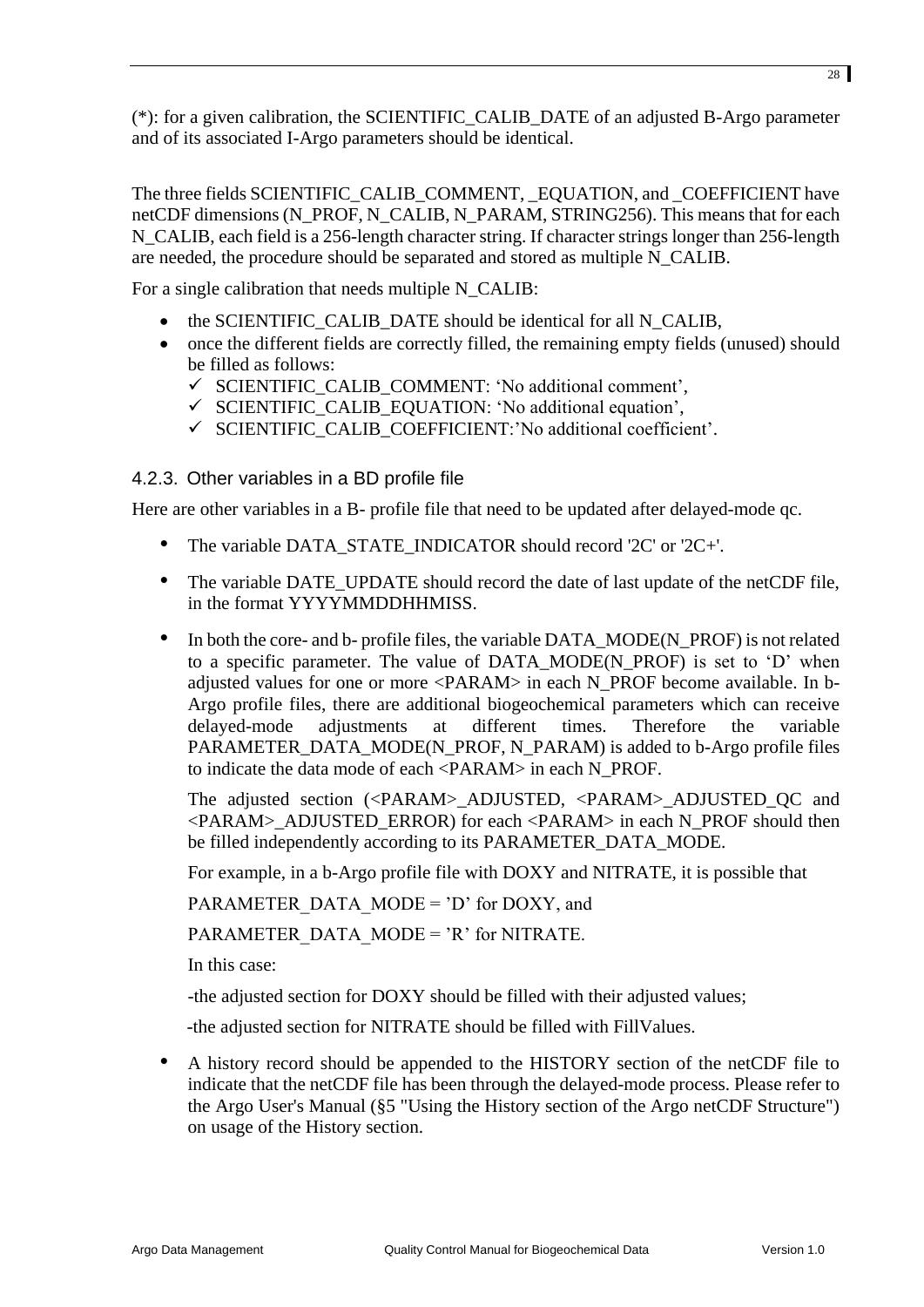#### <span id="page-28-0"></span>4.2.4. Profile files naming convention

When one or more <PARAM> in a single-cycle core- profile file receive delayed-mode adjusted values, the file name changes from R<WMO\_ID>\_xxx.nc to D<WMO\_ID>\_xxx.nc.

When one or more <PARAM> in a single-cycle B- profile file receive delayed-mode adjusted values, the file name changes from BR<WMO\_ID>\_xxx.nc to BD<WMO\_ID>\_xxx.nc.

When one or more <PARAM> in a single-cycle M- profile file receive delayed-mode adjusted values, the file name changes from MR<WMO\_ID>\_xxx.nc to MD<WMO\_ID>\_xxx.nc.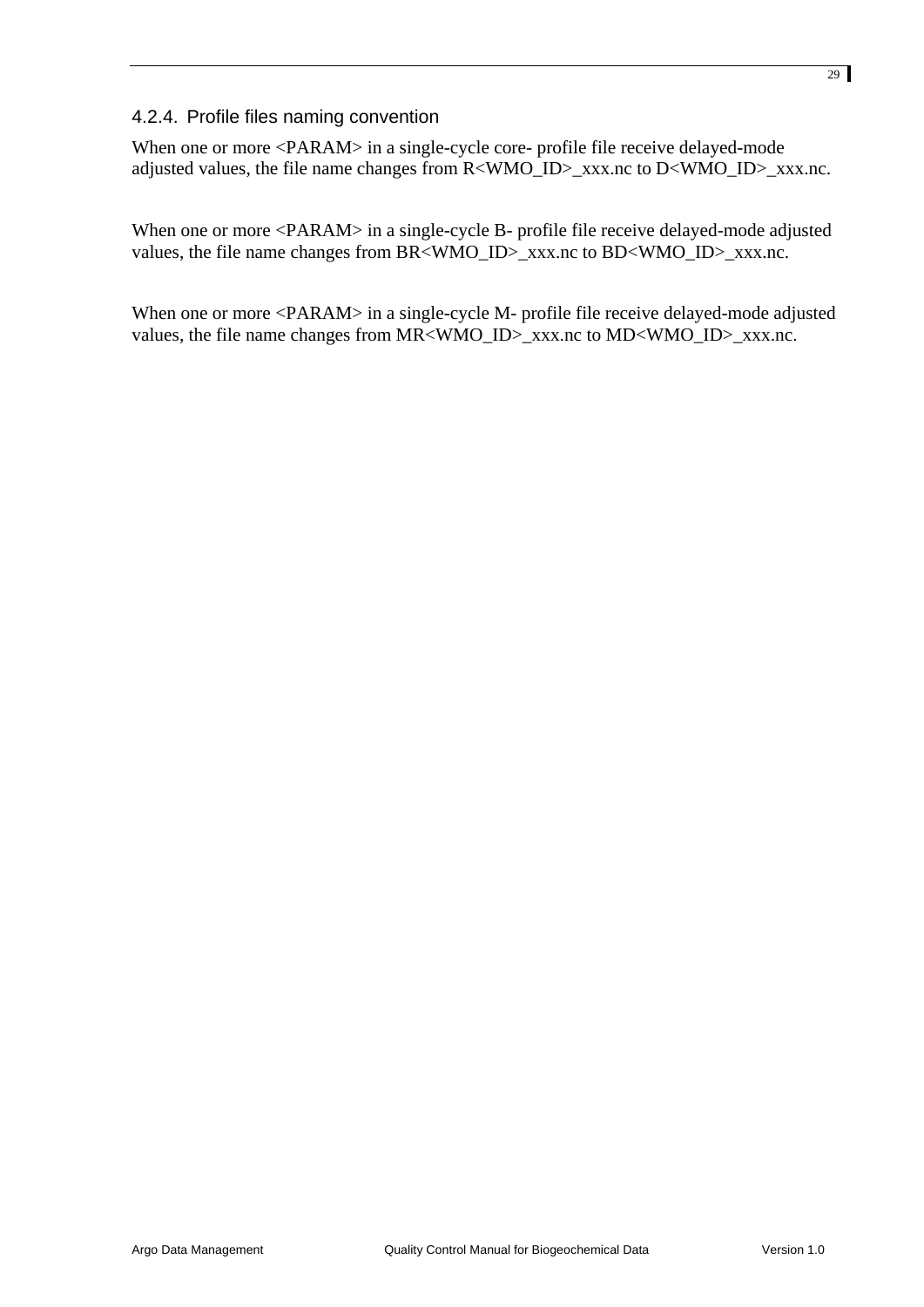# <span id="page-29-0"></span>**4.3. Suggestions for dissolved oxygen DOXY**

This section contains some suggestions on how to fill the scientific calibration fields for DOXY after the completion of delayed-mode ac.

# <span id="page-29-1"></span>4.3.1. DOXY that are bad and cannot be corrected

When DOXY for the whole profile are bad and cannot be corrected,

DOXY\_ADJUSTED = FillValue DOXY\_ADJUSTED\_ERROR = FillValue DOXY ADJUSTED  $QC = '4'.$ 

| SCIENTIFIC CALIB EOUATION    | 'none'                     |
|------------------------------|----------------------------|
| SCIENTIFIC CALIB COEFFICIENT | 'none'                     |
| SCIENTIFIC CALIB COMMENT     | 'Bad data; not adjustable' |

<span id="page-29-2"></span>4.3.2. DOXY that are good and do not need correction

When DOXY for the whole profile are good and do not need to be corrected,

DOXY\_ADJUSTED = DOXY

DOXY ADJUSTED ERROR  $=$  to be provided by the PI.

DOXY ADJUSTED  $QC = '1'.$ 

| SCIENTIFIC CALIB EQUATION      | 'none'                        |
|--------------------------------|-------------------------------|
| I SCIENTIFIC CALIB COEFFICIENT | 'none'                        |
| I SCIENTIFIC CALIB COMMENT     | 'No adjustment was necessary' |

# <span id="page-29-3"></span>4.3.3. DOXY that needs to be recomputed from raw data

The salinity compensation coefficients B<sub>0</sub> to B<sub>3</sub> and C<sub>0</sub> provided by Aanderaa differ from those recommended by the SCOR WG (SCOR Working Group 142 on "Quality Control Procedures for Oxygen and Other Biogeochemical Sensors on Floats and Gliders"). The SCOR Working Group 142 coefficients are strongly recommended for the computation of salinity compensation (Thierry et al, 2016).

Consequently, when MOLAR, DOXY is computed on board the float with a reference salinity (Sref) different from 0, the salinity compensation should be re-calculated by

- 1. removing the optode-internal Sref compensation using the Aanderaa Salinity Compensation coefficients and converting it to S=0 (i.e., a "MOLAR\_DOXY"), and then
- 2. apply the salinity compensation with the correct PSAL and the SCOR WG 142 recommended coefficients.

See Thierry et al, 2016 for details on the calculation.

DOXY\_ADJUSTED = DOXY\*Scorr1\*Scorr2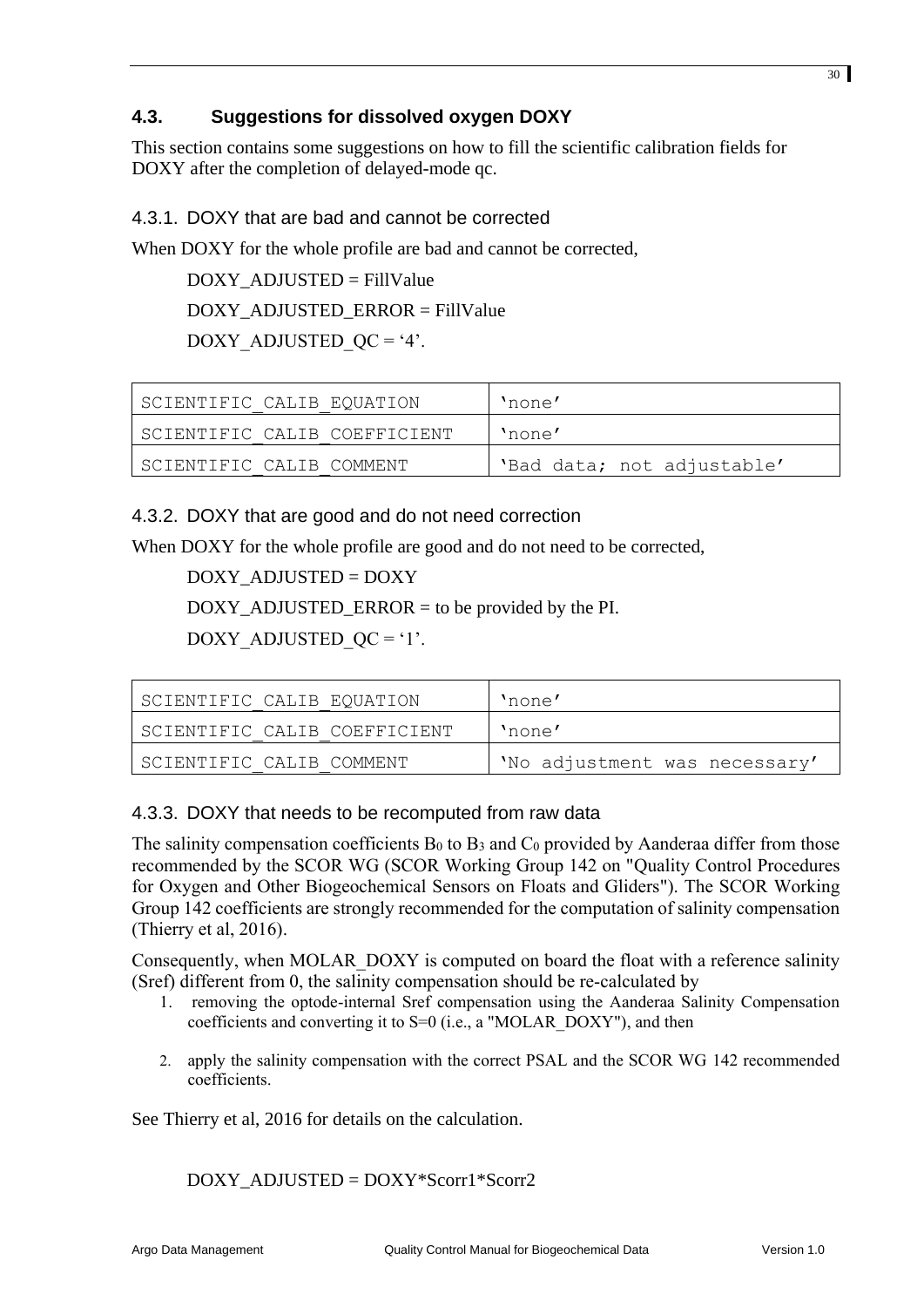With:

 $Scor1 = exp[(-Sref)x(OldB0 + OldB1 \times TS + OldB2 \times TS^2 + OldB3 \times TS^3) + OldC0 \times (-Sref^2)];$  $Scorr2 = exp[(PSAL) \times (NewB0 + NewB1 \times TS + NewB2 \times TS^2 + NewB3 \times TS^3) + NewC0 \times ($ PSAL^2)];

DOXY\_ADJUSTED\_ERROR = to be provided by the PI depending on the rest of the adjustment procedure

| SCIENTIFIC CALIB EQUATION    | DOXY ADJUSTED = DOXY*Scorr1*Scorr2;<br>Scorr $1 = exp[-Sref) \times (OldB0 + OldB1 \times TS$<br>$+$ OldB2xTS^2 + OldB3xTS^3) + OldC0x( -<br>$Sref^2$ ]; $Scorr2 = exp[(PSAL) \times (NewB0 +$<br>$NewB1\times TS + NewB2\times TS^2 + NewB3\times TS^3) +$<br>$NewC0\times(PSAL^2)$ ];                                                            |
|------------------------------|----------------------------------------------------------------------------------------------------------------------------------------------------------------------------------------------------------------------------------------------------------------------------------------------------------------------------------------------------|
| SCIENTIFIC CALIB COEFFICIENT | Sref=Sref; $O1dB_0 = -6.24097e-3$ , $O1dB_1 = -$<br>6.93498e-3, OldB <sub>2</sub> = -6.90358e-3, OldB <sub>3</sub> =<br>$-4.29155e-3$ , $O1dC_0 = -3.11680e-7$ ; $NewB_0 =$<br>$-6.24523e-3$ , NewB <sub>1</sub> = $-7.37614e-3$ , NewB <sub>2</sub> =<br>$-1.03410e-3$ , NewB <sub>3</sub> = $-8.17083e-3$ , NewC <sub>0</sub> =<br>$-4.88682e-7$ |
| SCIENTIFIC CALIB COMMENT     | 'Recomputation of the salinity<br>compensation term according to SCOR WG<br>142 recommendations"                                                                                                                                                                                                                                                   |

DOXY ADJUSTED  $QC = '1'.$ 

# <span id="page-30-0"></span>4.3.4. DOXY that have calibration drift and can be corrected

Oxygen corrections are still an evolving field: The examples below should therefore only be considered as phrasing suggestions for – as of now – established methods. PI's are free to use other methods as long as they provide adequate documentation / references

To correct DOXY, there is an approx. two dimensional field of common practices:

- A–C: depending on what oxygen quantity is used in the correction (oxygen concentration, saturation, or partial pressure) (referred to [PART 1] herafter)
- 1–4: depending on what reference is used in the correction (climatology, reference profile, predeployment in-air measurements or continuous in-air measurements) (referred to [PART 2] herafter)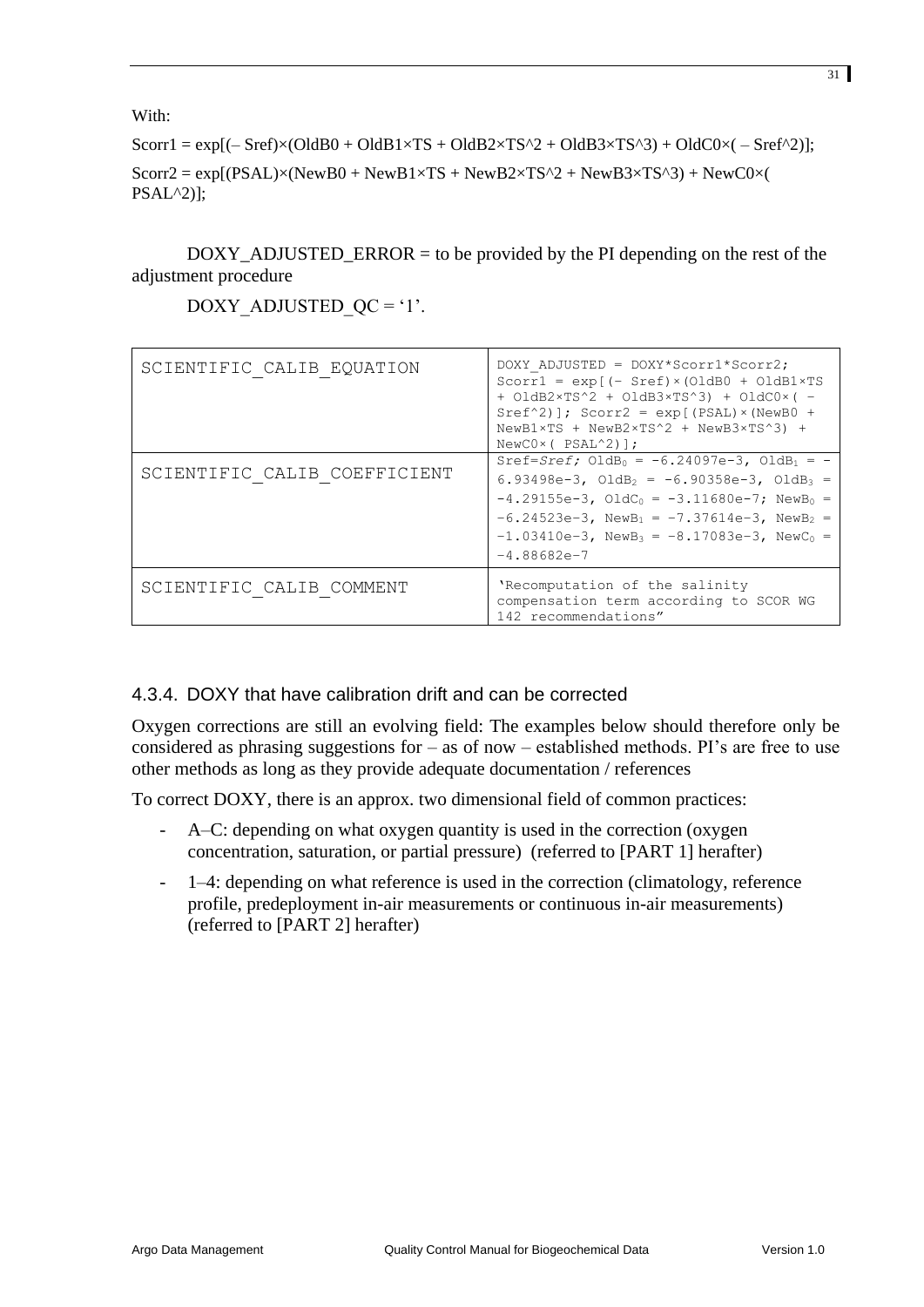<span id="page-31-0"></span>4.3.4.1. PART 1: methods according to oxygen quantity used in the correction

#### **A. Correction using oxygen concentration**

DOXY ADJUSTED corrected as a linear function of DOXY as in Takeshita et al. (2013).

| DOXY ADJUSTED ERROR          | specified by PI                                                           |
|------------------------------|---------------------------------------------------------------------------|
| SCIENTIFIC CALIB EQUATION    | DOXY ADJUSTED=A*DOXY+B                                                    |
| SCIENTIFIC CALIB COEFFICIENT | $A=a; B=b$                                                                |
| SCIENTIFIC CALIB COMMENT     | Oxygen concentration<br>corrected as a linear<br>function of DOXY [PART2] |

#### **B. Correction using oxygen saturation**

DOXY\_ADJUSTED corrected via the correction of the percent saturation PSAT as in Takeshita et al. (2013).

| DOXY ADJUSTED ERROR          | specified by PI                                                                                                                                        |
|------------------------------|--------------------------------------------------------------------------------------------------------------------------------------------------------|
| SCIENTIFIC CALIB EQUATION    | $PSAT=f(DOXY);$<br>PSAT ADJUSTED=A*PSAT+B;<br>DOXY ADJUSTED=f(PSAT ADJUSTED)                                                                           |
| SCIENTIFIC CALIB COEFFICIENT | $A=a; B=b$                                                                                                                                             |
| SCIENTIFIC CALIB COMMENT     | Percent saturation corrected<br>as a linear function of PSAT<br>[PART2]; PSAT converted from<br>DOXY and DOXY ADJUSTED<br>converted from PSAT ADJUSTED |

#### **C. Correction using oxygen partial pressure**

DOXY\_ADJUSTED corrected via the correction of the partial pressure PPOX as in Bittig and Körtzinger (2015).

| DOXY ADJUSTED ERROR          | specified by PI                                                                                                                                      |
|------------------------------|------------------------------------------------------------------------------------------------------------------------------------------------------|
| SCIENTIFIC CALIB EQUATION    | $PPOX = f(DOXY)$ ;<br>PPOX ADJUSTED=A*PPOX+B;<br>DOXY ADJUSTED=f(PPOX ADJUSTED)                                                                      |
| SCIENTIFIC CALIB COEFFICIENT | $A=a; B=b$                                                                                                                                           |
| SCIENTIFIC CALIB COMMENT     | Partial pressure corrected as<br>a linear function of PPOX<br>[PART2]; PPOX converted from<br>DOXY and DOXY ADJUSTED<br>converted from PPOX ADJUSTED |

<span id="page-31-1"></span>4.3.4.2. PART 2: methods according to reference used in the correction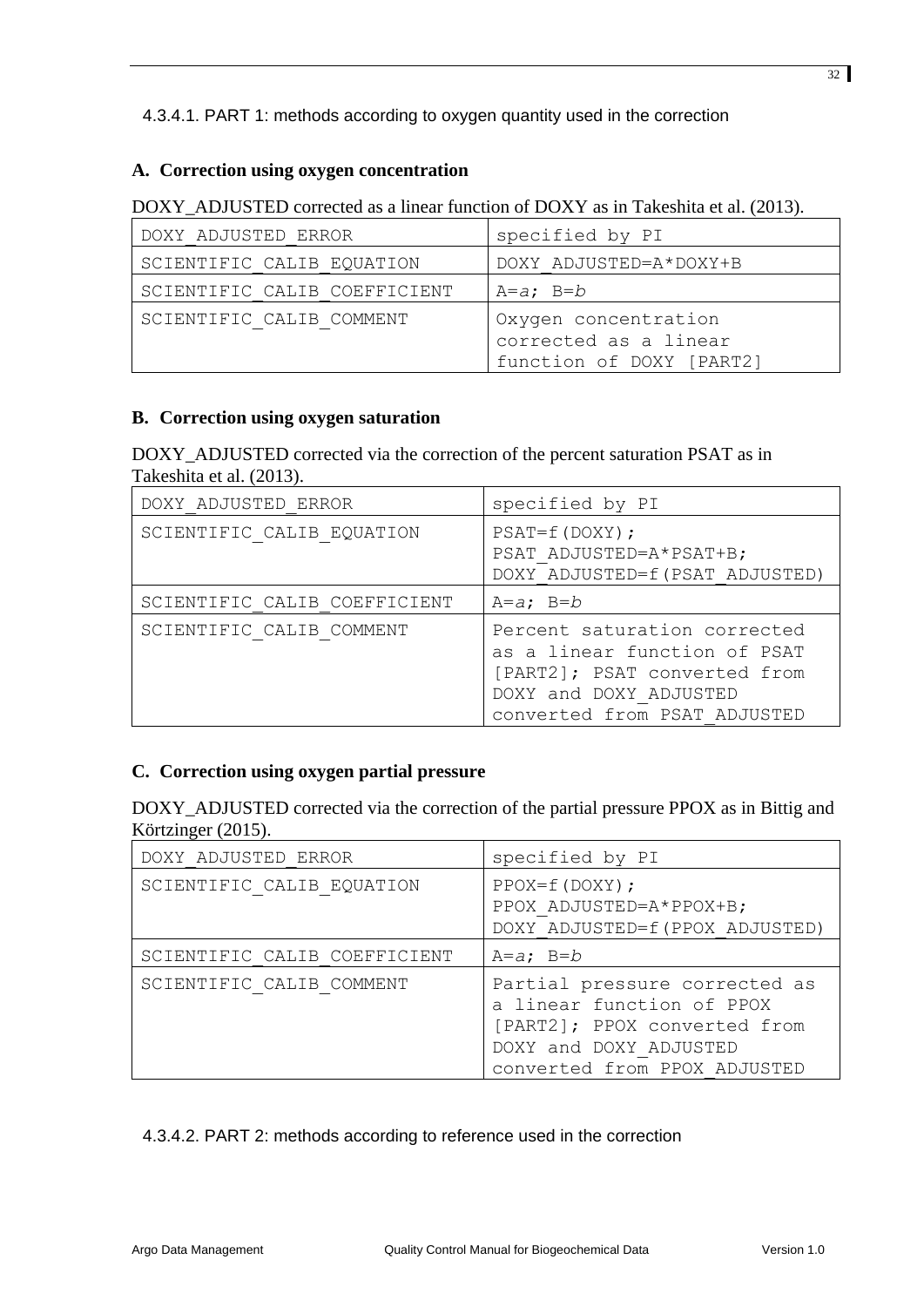#### **1. Correction based on a climatology**

DOXY\_ADJUSTED corrected based on the climatology *CLIM\_NAME* as in Takeshita et al. (2013). The climatology *CLIM\_NAME* used for the adjustement must be specified. It can be WOA13 or CARS09 for instance.

| DOXY ADJUSTED ERROR                  | 2-3% (or specified by PI)                                                                  |
|--------------------------------------|--------------------------------------------------------------------------------------------|
| SCIENTIFIC CALIB COMMENT<br>[PART 2] | [PART 1] by comparison to a<br>climatology (WOA13) as in<br>Takeshita et al. (2013); [PART |

# **2. Correction based on a reference profile**

(a). DOXY\_ADJUSTED corrected based on a reference profile and profile matching on isobaric surfaces as in Takeshita et al. (2013).

| DOXY ADJUSTED ERROR                  | 2-3% (or specified by PI)                                                                                                               |
|--------------------------------------|-----------------------------------------------------------------------------------------------------------------------------------------|
| SCIENTIFIC CALIB COMMENT<br>[PART 2] | [PART 1] by comparison to a<br>single reference profile<br>(isobaric match as in Takeshita<br>et al. $(2013)$ ) on cycle 0;<br>[PART 1] |

The cycle number 0 indicates a deployment reference profile. For match-ups with later float profile, the cycle number needs to be adjusted accordingly.

| (b). DOXY_ADJUSTED corrected based on a reference profile and profile matching on |  |
|-----------------------------------------------------------------------------------|--|
| isopycnal surfaces as in Takeshita et al. (2013).                                 |  |

| DOXY ADJUSTED ERROR                  | 2-3% (or specified by PI)                                                                                                             |
|--------------------------------------|---------------------------------------------------------------------------------------------------------------------------------------|
| SCIENTIFIC CALIB COMMENT<br>[PART 2] | [PART 1] by comparison to a<br>single reference profile<br>(isopycnal match as in<br>Takeshita et al. (2013)) on<br>cycle 0; [PART 1] |

The cycle number 0 indicates a deployment reference profile. For match-ups with later float profile, the cycle number needs to be adjusted accordingly.

| (c). DOXY_ADJUSTED corrected based on a reference profile and profile matching on a |  |
|-------------------------------------------------------------------------------------|--|
| mixed isobaric/isopycnal surface as in Bittig and Körtzinger (2015).                |  |

| DOXY ADJUSTED ERROR                  | 2-3% (or specified by PI)                                                                                                                                 |
|--------------------------------------|-----------------------------------------------------------------------------------------------------------------------------------------------------------|
| SCIENTIFIC CALIB COMMENT<br>[PART 2] | [PART 1] by comparison to a<br>single reference profile (mixed<br>isobaric/isopycnal match as in<br>Bittig and Körtzinger (2015))<br>on cycle 0; [PART 1] |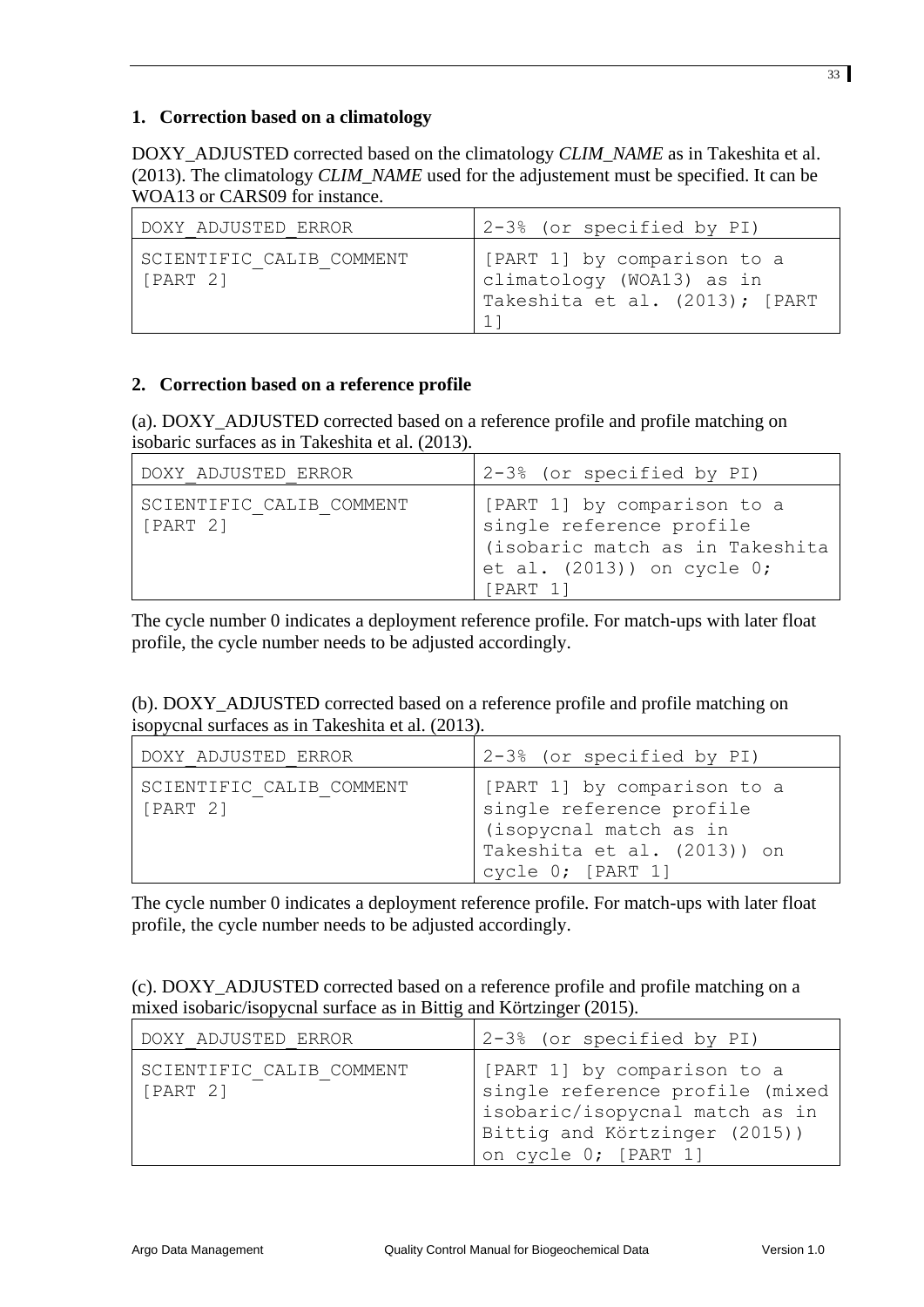The cycle number 0 indicates a deployment reference profile. For match-ups with later float profile, the cycle number needs to be adjusted accordingly.

#### **3. Correction based on a single in-air measurements**

DOXY ADJUSTED correction based on a single in-air measurement, e.g., on-ship before deployment.

| DOXY ADJUSTED ERROR                  | 2% (or specified by PI)                                                     |
|--------------------------------------|-----------------------------------------------------------------------------|
| SCIENTIFIC CALIB COMMENT<br>[PART 2] | [PART 1] using a single in-air<br>Imeasurements before cycle 0;<br>[PART 1] |

#### **4. Correction based on continuous in-air measurements**

DOXY\_ADJUSTED correction based on surface in-air measurements as in Bittig and Körtzinger (2015) or Johnson et al. (2015) or Bushinsky et al. (2016).

| I DOXY ADJUSTED ERROR                | 1% (or specified by PI)                                                    |
|--------------------------------------|----------------------------------------------------------------------------|
| SCIENTIFIC CALIB COMMENT<br>[PART 2] | [PART 1] using continuous in-<br>air measurements as in [REF];<br>[PART 1] |

#### Examples

Two examples of completely filled fields using one of the options A–C and one of the options 1–3 are shown here. The lists A–C and 1–3 do not claim completeness and can be expanded by the respective PI.

#### **- A & 2 isobaric: Correction using oxygen concentration based on a reference profile and an isobaric match**

| DOXY ADJUSTED ERROR          | 3 <sup>°</sup>                                                                                                                                                                     |
|------------------------------|------------------------------------------------------------------------------------------------------------------------------------------------------------------------------------|
| SCIENTIFIC CALIB EQUATION    | DOXY ADJUSTED=A*DOXY+B                                                                                                                                                             |
| SCIENTIFIC CALIB COEFFICIENT | $A=a$ ; $B=b$                                                                                                                                                                      |
| SCIENTIFIC CALIB COMMENT     | Oxygen concentration corrected<br>as a linear function of DOXY by<br>comparison to a single<br>reference profile (isobaric<br>match as in Takeshita et al<br>$(2013)$ ) on cycle 0 |

#### **- C & 4: Correction using oxygen partial pressure based on continuous in-air measurements**

| ADJUSTED<br><b>ERROR</b><br>DOXY | - |
|----------------------------------|---|
|----------------------------------|---|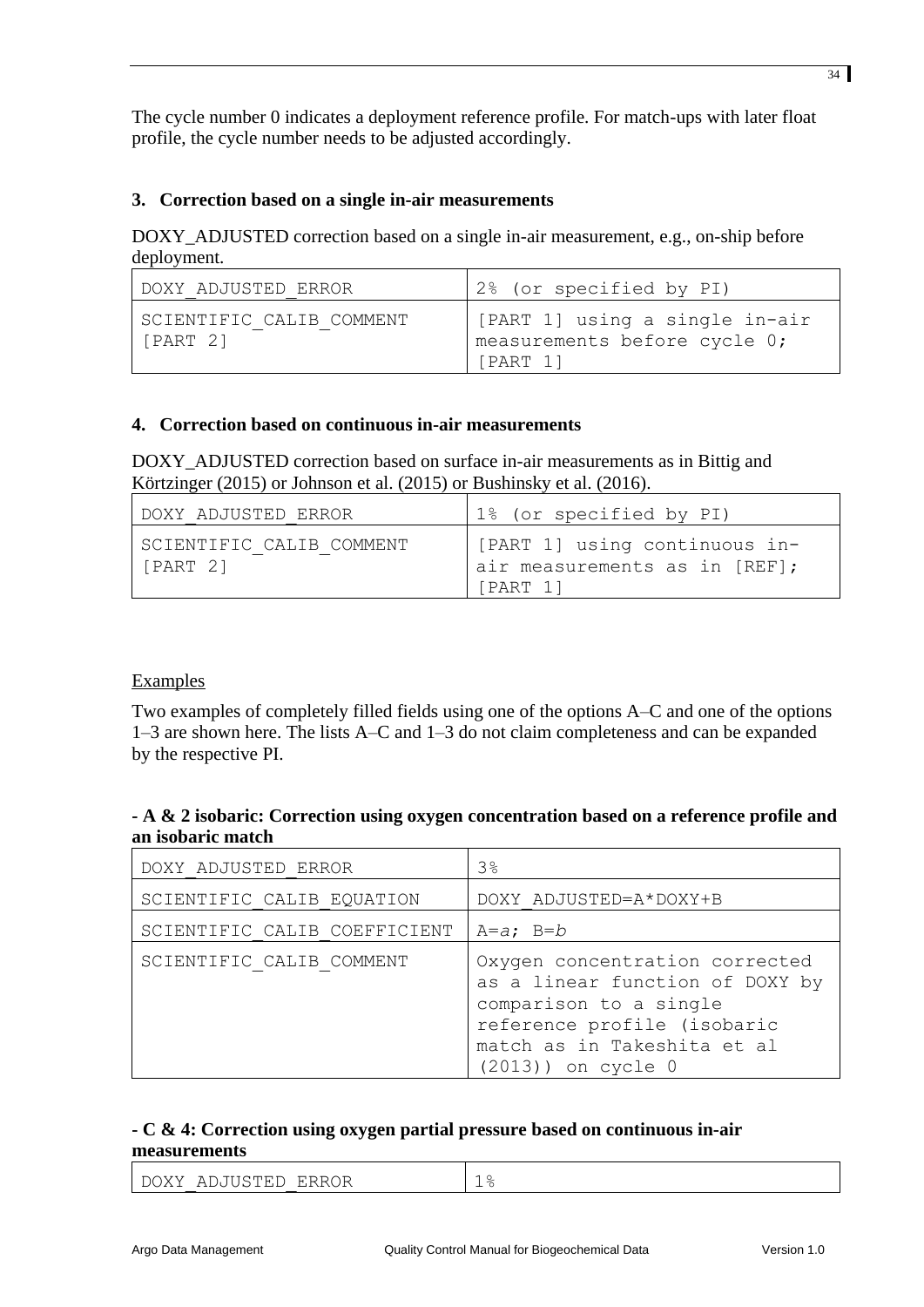| SCIENTIFIC CALIB EQUATION    | $PPOX = f(DOXY);$<br>PPOX ADJUSTED=A*PPOX+B;<br>DOXY ADJUSTED=f(PPOX ADJUSTED);                                                                                                                                            |
|------------------------------|----------------------------------------------------------------------------------------------------------------------------------------------------------------------------------------------------------------------------|
| SCIENTIFIC CALIB COEFFICIENT | $A=a$ : $B=b$                                                                                                                                                                                                              |
| SCIENTIFIC CALIB COMMENT     | Partial pressure corrected as a<br>linear function of PPOX using<br>continuous in-air measurements<br>as in Bittig and Körtzinger<br>(2015); PPOX converted from<br>DOXY and DOXY ADJUSTED<br>converted from PPOX ADJUSTED |

#### <span id="page-34-0"></span>4.3.5. Intermediate parameters xxx\_DOXY

If the ADJUSTED fields of the intermediate parameters are available in the Argo netcdf b-files, they should also be filled during the delayed-mode process. Their PARAMETER\_DATA\_MODE should be set to 'D'.

#### <span id="page-34-1"></span>4.3.5.1. No delayed-mode procedure applied to the intermediate parameters

If no delayed-mode procedure is applied to the intermediate parameters in the netcdf b-files, then:

#### <PARAM>\_ADJUSTED = <PARAM>

 $\langle$ PARAM> ADJUSTED\_ERROR = FillValue

<PARAM>\_ADJUSTED\_QC = <PARAM>\_QC

| SCIENTIFIC CALIB EQUATION    | $\langle$ PARAM> ADJUSTED = $\langle$ PARAM>                                                    |
|------------------------------|-------------------------------------------------------------------------------------------------|
| SCIENTIFIC CALIB COEFFICIENT | 'none'                                                                                          |
| SCIENTIFIC CALIB COMMENT     | 'No adjustment procedure<br>applied; The adjusted data<br>are simply a copy of the raw<br>data' |

#### <span id="page-34-2"></span>4.3.5.2. A delayed-mode procedure is applied to the intermediate parameters

To be defined when relevant.